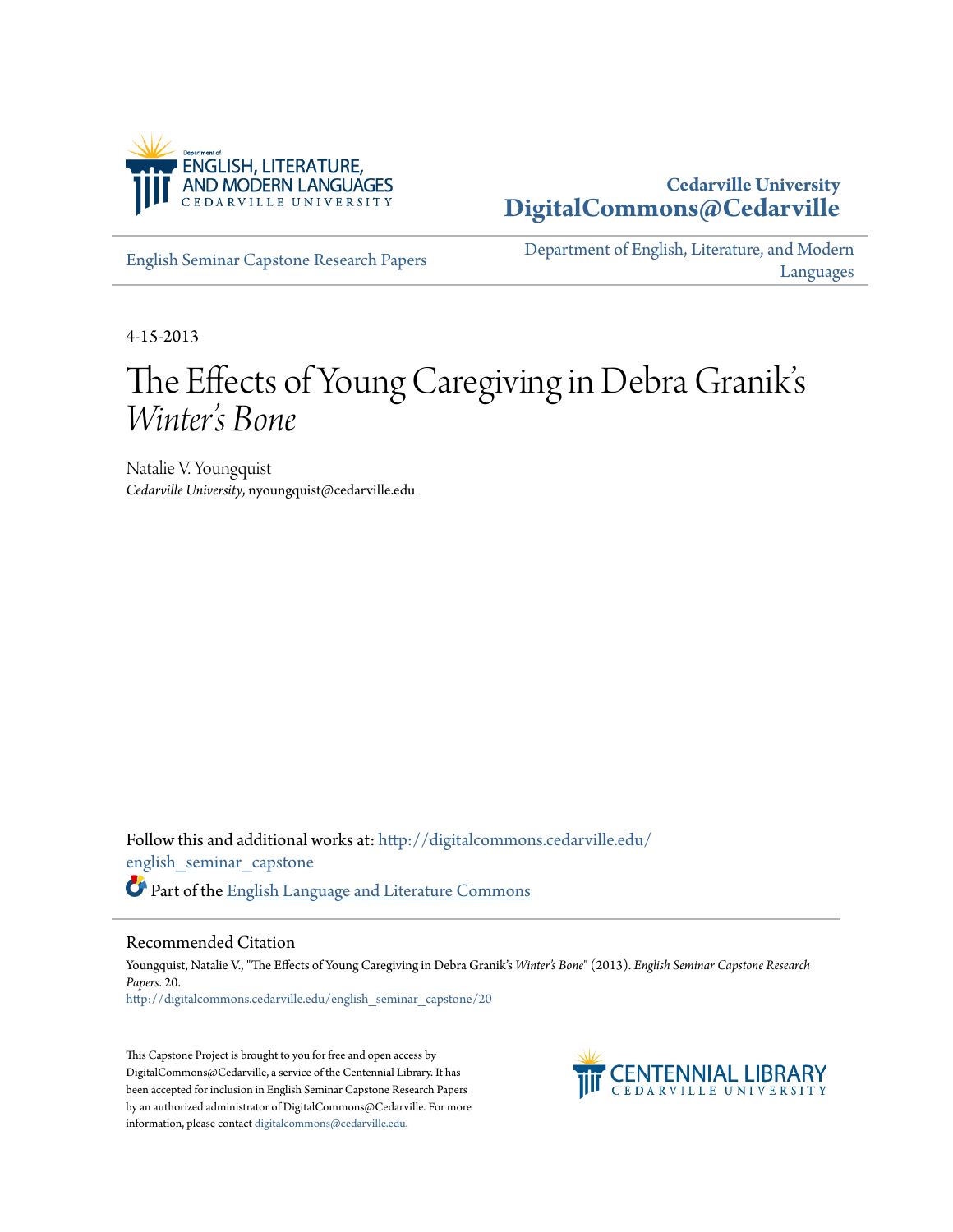Natalie Youngquist English Seminar Dr. Deardorff 15 April 2012

The Effects of Young Caregiving in Debra Granik's *Winter's Bone*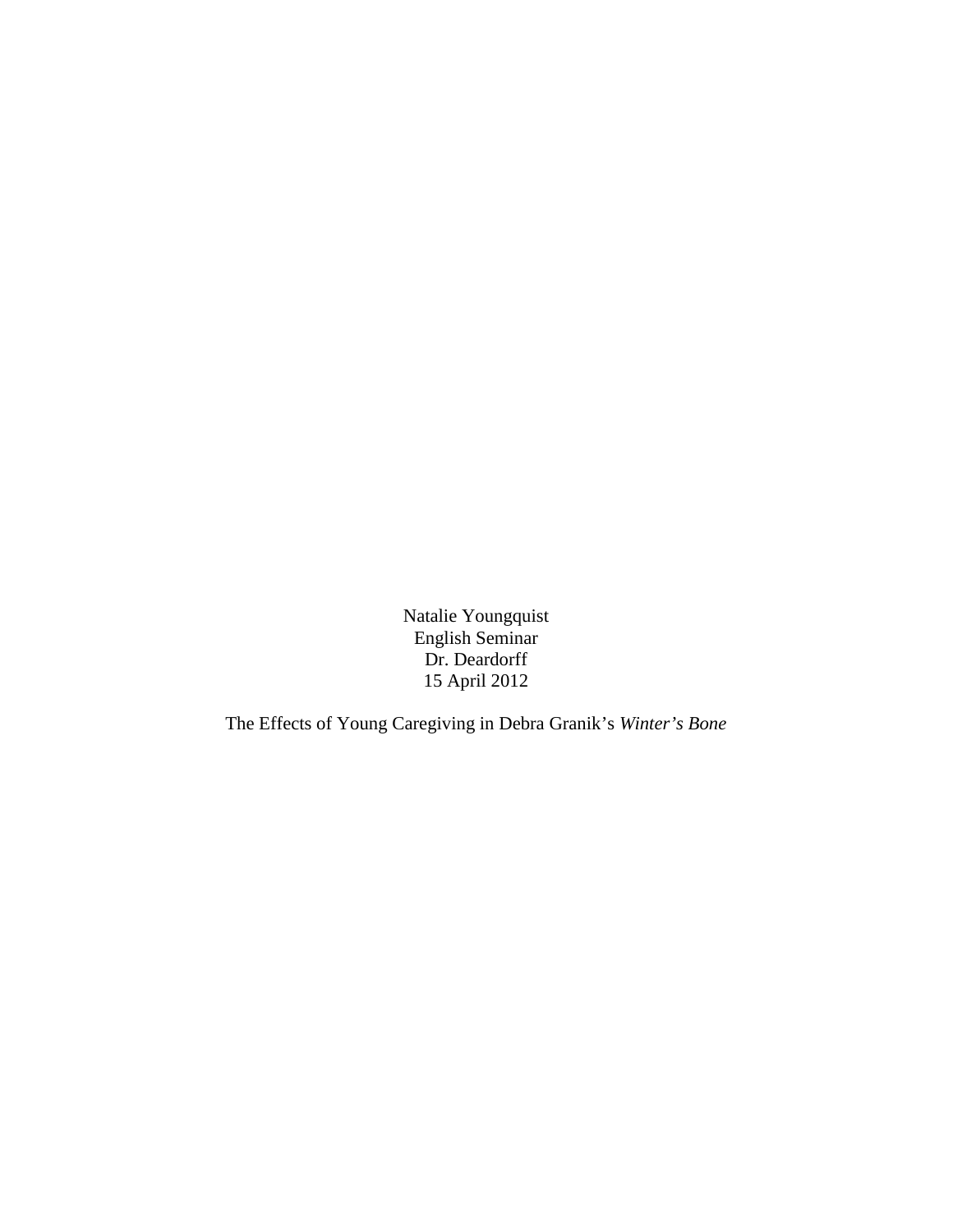#### Introduction

The concept of young caregiving is hardly well known, either by the general public or the healthcare community. It is an uncomfortable notion, the idea that children shoulder the responsibility for their family's wellbeing. A generic definition of young caregivers is "individuals under the age of 18 whose lives are affected by the care needs of another person, who may have any long-term illness or indeed disability" (Gray 96) whose roles may include, but are not limited to, "help[ing] with personal needs, meals, household chores, shopping, paperwork, medication, getting around, or visiting regularly" (Hunt 3).

Instead of depending on the parent to provide emotional and physical support, the child, for one reason or another, is the provider. The film *Winter's Bone*, directed by Debra Granik, provides a short, detailed, and intense look into the life of seventeen-year-old Ree Dolly. She is a young caregiver who looks after her younger siblings and mentally ill mother while trying to protect her absent father from the authorities.

#### Ree as a Young Caregiver

Though Ree exhibits an extraordinary amount of forethought and responsibility as she leads her family, these characteristics are directly influenced by her birth order, not just her situation. A birth order study done by Joan Pulakos shows that oldest children are more responsible than middle or youngest children, and oldest female children are almost twice as responsible as oldest male children (Pulakos 323). However, it also shows that Ree's situation is not so unusual, given that "the large percentage of people seen in the Responsible role indicates that one or more children in the family are very frequently called upon to play this role" (Pulakos 325). Though this study was conducted over thirty years ago, it shows that the stereotypes for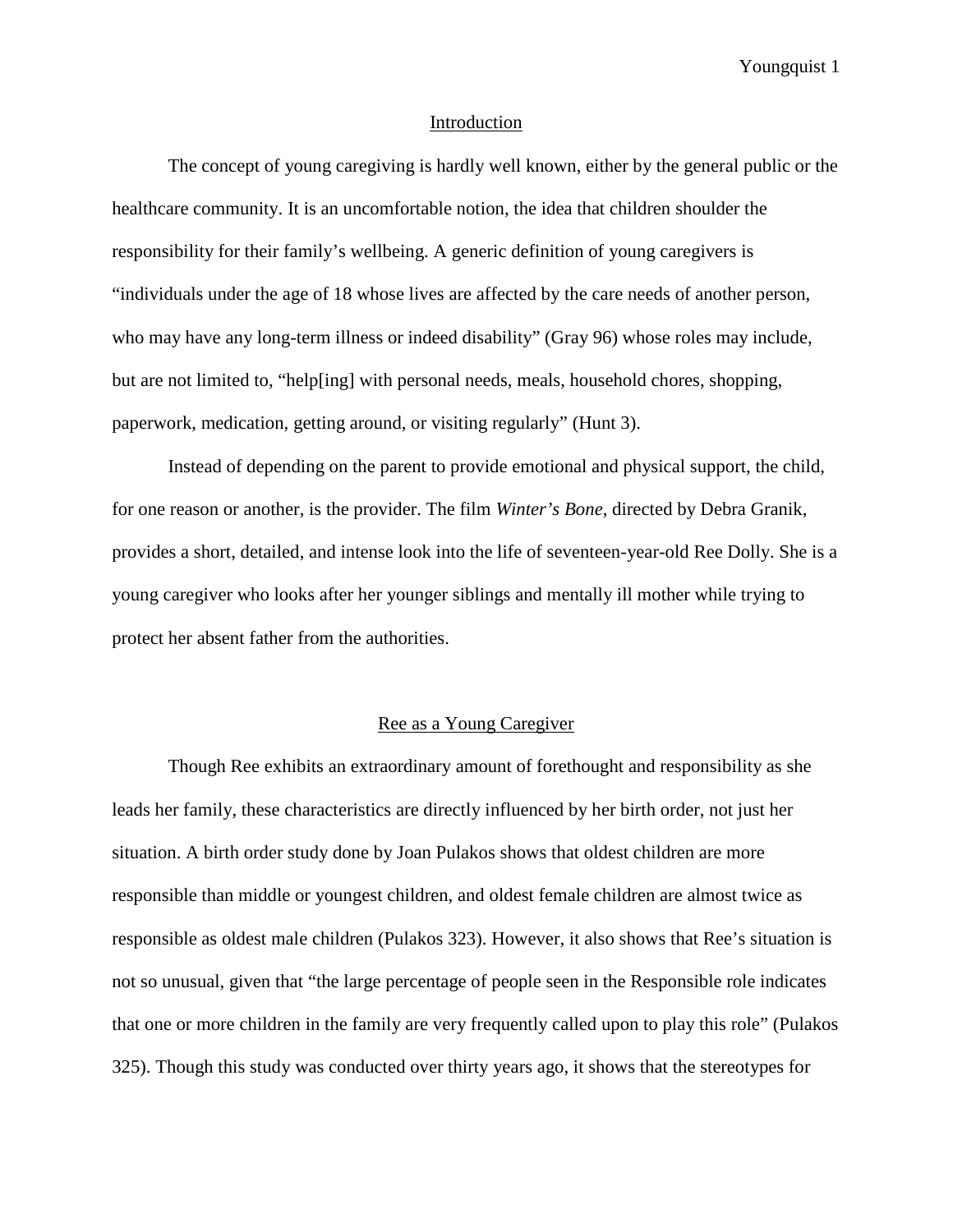oldest children have some grounds in fact. Thus, Ree's sense of responsibility toward her family is not merely caused by the extenuating circumstances; it is also encouraged as the result of her birth order.

Because oldest children are usually more responsible than other children, they are also more cognizant of their surroundings, particularly other people. They have learned to be aware of the needs of those around them, a practice influenced by their feelings of responsibility toward others. Ree's awareness of others is particularly evident in her treatment of her mother, the person who is supposed to be caring for her. Her mother has an unnamed mental illness. However, her behavior is similar to someone with catatonia. Catatonia was characterized as a subset of manic-depression by Swiss neuropathologist Adolf Meyer in 1910, after he observed hospital clinic patients.

There are two forms of catatonia, retarded and excited, and Ree's mother exhibits symptoms of the retarded form. Retarded forms are marked by "posturing, rigidity, repetitive action, mutism, and a lack of response to stimulation" (Fink 441). The last two characteristics are particularly evident, as Ree's mother says less than ten words the entire film and has to be coaxed to move anywhere, even from the house to the yard. Otherwise, she remains sitting wherever she was left, usually in a chair in the main room. Ree leads her mother from place to place, and gently washes her hair, an activity her mother clearly enjoys.

Because her mother's behavior is so affected by her mental illness, Ree's home situation is unlike the stereotypical home life. Her mother is almost entirely uninvolved. She performs none of the tasks a normal mother or housewife would do, like feeding her children or seeing them off to school. Ree's father, Jessup, is often absent, usually because he is cooking meth, but this time he seems to hiding from the authorities. In addition to Ree, there are two other children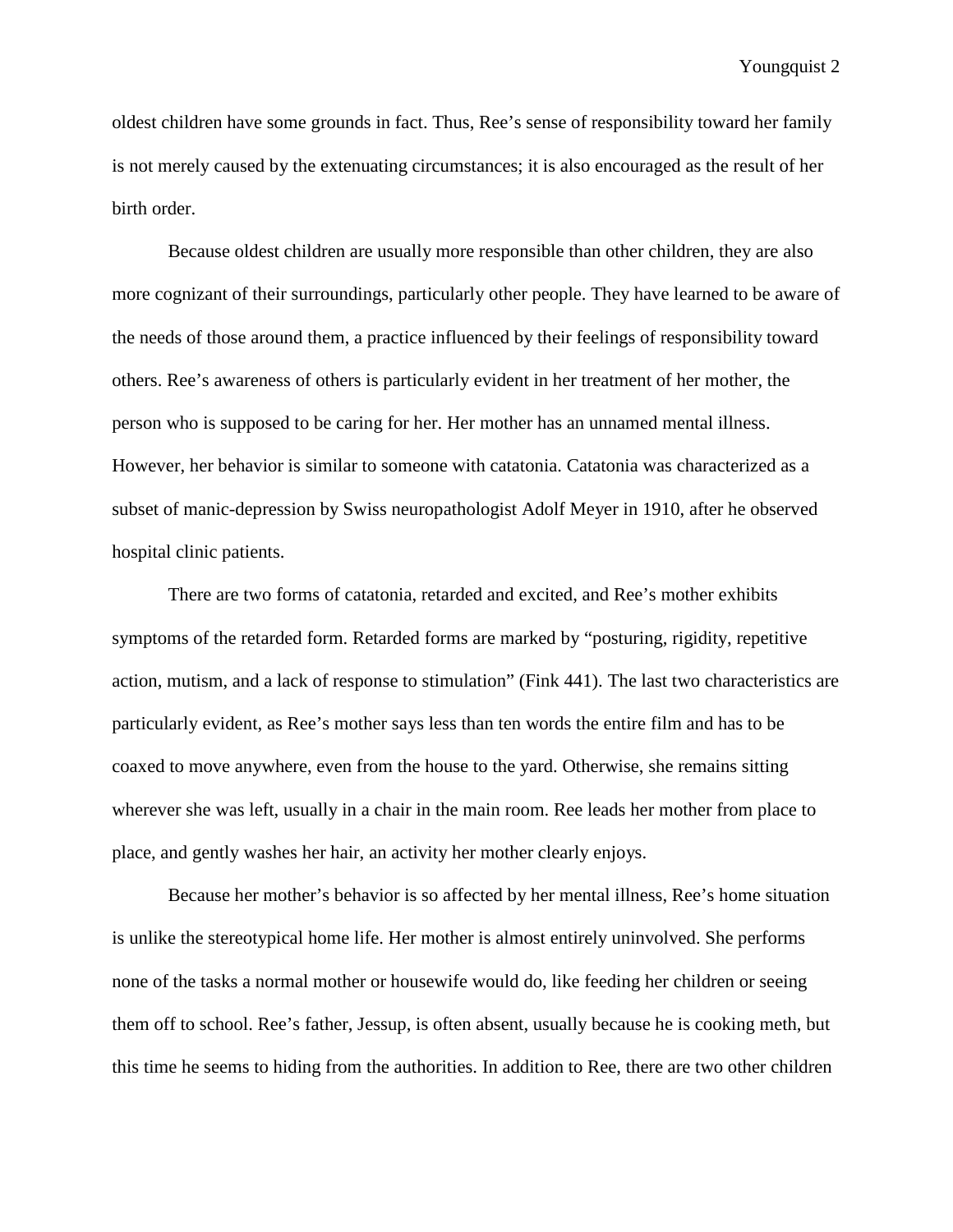in the family, Sonny, age twelve, and Ashlee Dawn, age six. Thus, even though she is just seventeen, Ree is the only person within the immediate household who is capable of trying to hold the family together.

In order to take on familial responsibility, though, Ree has to give up elements of a typical adolescent life. Adolescent caregivers are usually not prepared to take on a main caregiving role. Often, they do so because they are the most available, most capable person, which is what happens in Ree's case. However, once they have taken on this new role, they rarely have the resources to continue developing as normal adolescents. They simply do not have enough time to do both. Caregivers have to spend "a lot of time" fulfilling their caregiving responsibilities, and they may sacrifice classroom or homework time for their families' well being (Siskowski 66).

Ree has already had to choose between her family and school before the film begins, as indicated when she drops her siblings off at school but does not go to class herself. The film does not explain when she had to make this decision but shows the mundane, necessary household responsibilities that fill her former school time. It is clear that she dropped out of school to compensate for her mother, whose only visible contribution to the family is to fold laundry, when it is on the table beside her, where it is easily accessible and requiring minimal thought.

Sometimes dropping out of school can have lasting repercussions on a girl's life. Some problems "include early, unplanned pregnancy, an unsatisfactory marriage, and inadequate parenting of offspring" (Barnett 152). However, "Girls were also noted to be more assertive and independent. It was noted that they grew up in families with 4 or fewer children where there was a gap of 2 or more years between the index children and the next sibling" (150). Though the film does not show how Ree adjusts as an adult, her behavior throughout the film shows that she is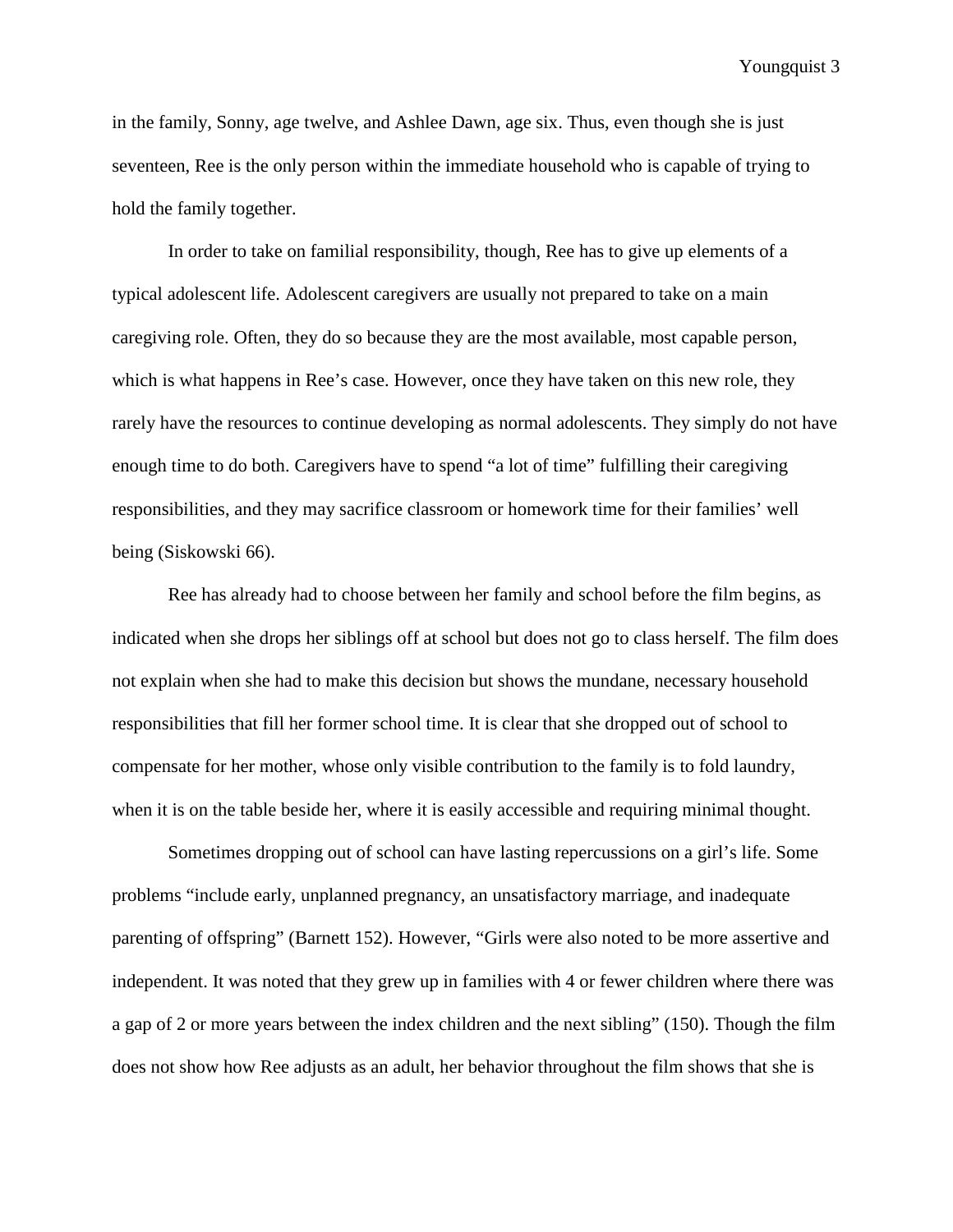indeed assertive and independent, and by calling her siblings her "children," in a deleted clip from the film, Ree shows that she has chosen to avoid a relationship with a man because she has enough to worry about as it is (*Winter's Bone*).

Taking on parental responsibilities forces Ree to become self-reliant, and interviews with children suggest this is usually what happens to young caregivers. If the mother sleeps late on the weekend, for example, her ten-year-old daughter learns to amuse herself (Venkataraman 101). While is this is not as extreme an example as Ree's, it indicates that children whose parents have mental illnesses begin to control the smaller details of their lives at a young age and this can lead to greater responsibility as they grow older. "Research has shown that young [caregivers] usually undertake a wide range of responsibilities within the home, including domestic tasks, personal and intimate care, emotional support, general care and childcare," responsibilities carried by the parents of a typical family (Warren 136). Thus, the child is, by practical definition, almost a parent.

Within the parameters of normal life, before the sheriff comes and tells Ree about the bond on the house, Ree and her family seem to be surviving, while she is in charge, though clearly struggling to do so. The family is shown eating just potatoes for breakfast, a meal Ree cooks after giving her sister stale food to feed the dog, all they can afford to give him. Later, a neighbor offers the family wood if they cut it themselves, and Ree has to take their horse to the neighbor's because they cannot afford to feed her. Food and warmth are Acts of Daily Living (ADLs) and "child caregivers who help with ADLs see themselves as having more responsibility than do caregivers who do not help with ADLs" (Hunt 31).

Ree's sense of responsibility influences her ability to adapt to her situation and become the leader of the family, and this is common for children whose mothers have mental illnesses. A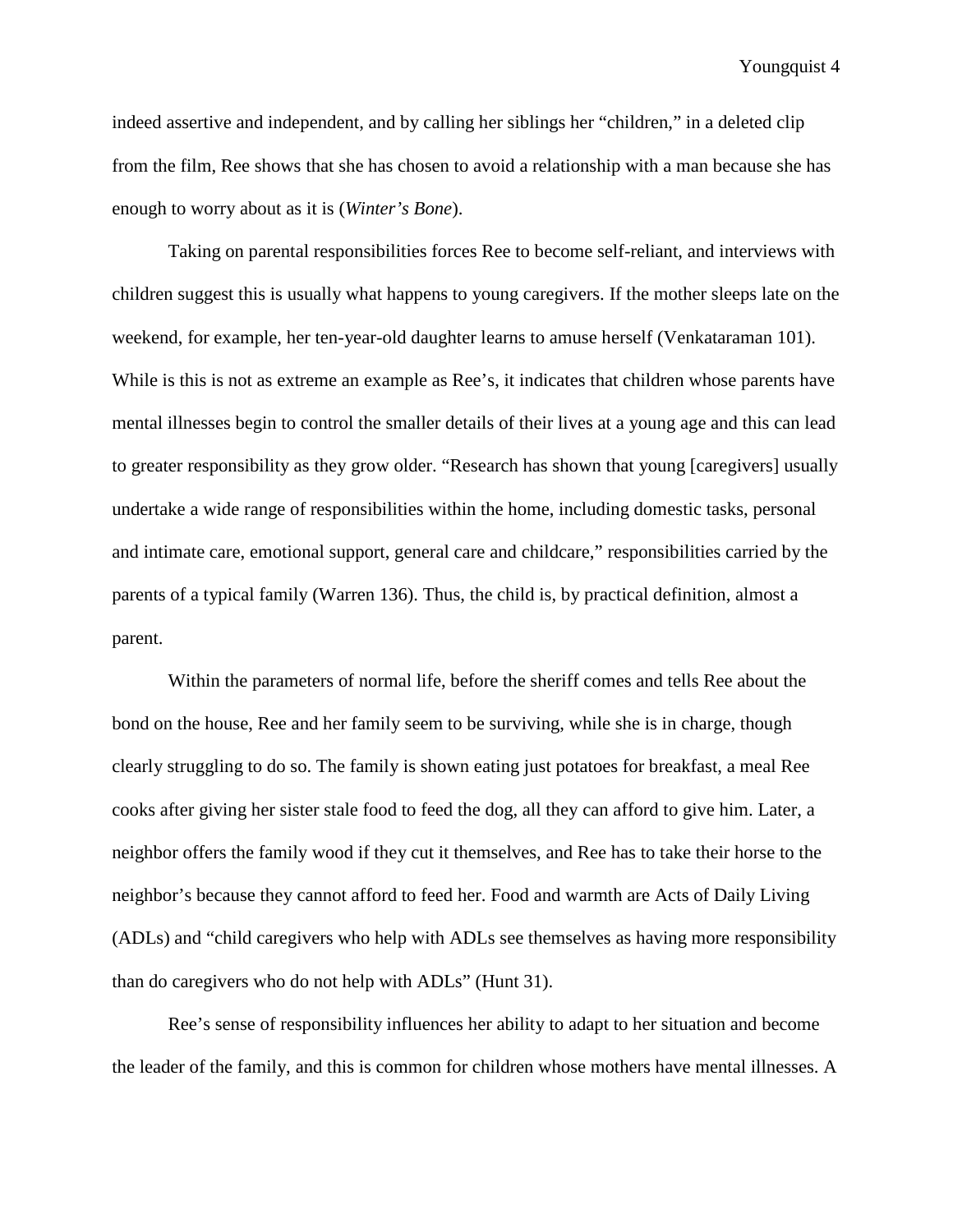few years ago, the *Journal of Family Social Work* released a study done by Meenakshi Venkataraman on children's perspectives of having mothers' with mental illnesses. Though the mothers had bipolar disorder, not catatonia, the adaption process and cognitive understanding of the children are applicable in situations where mothers have other mood-affecting mental illnesses. In this study, four children from three families, between the ages of ten and fifteen, were interviewed about their experiences. Though these children are younger than Ree, the experiences and adaptions they faced were probably similar to what Ree faced at the same age.

The main and important difference between the study participants and Ree is that the mothers in the study were high functioning and Ree's mother is not. However, the interview with the oldest participating child gives some insight into the possible experiences that Ree faced when her mother began to draw inward. The oldest participant found the role reversal between herself and her mother difficult. Forced to give up her own plans in order to stay at home while her mother slept, the participant explained, "It doesn't really bother me, [it] just [feels] like I have lot of responsibilities sometimes" (Venkataraman 101). The participant's feelings are probably similar to Ree's own perception in her situation. While she never complains or tries to avoid responsibility, caring for her mother, siblings, and hunting down her father requires intricate balance that Ree has down well now, but probably took some practice to achieve.

Because her mother is mentally absent and her father is physically absent, Ree does not have any adult figure in her life that she can rely on for help. Children with parents who are mentally ill often experience unpredictability, and this causes them to create order in an area of life they feel they can control. Often, "a sense of control over the environment is seen as important to an individual's feelings of competence and well-being" (Harstone 16). Harstone suggests that children who are isolated from the world and trapped within the family and home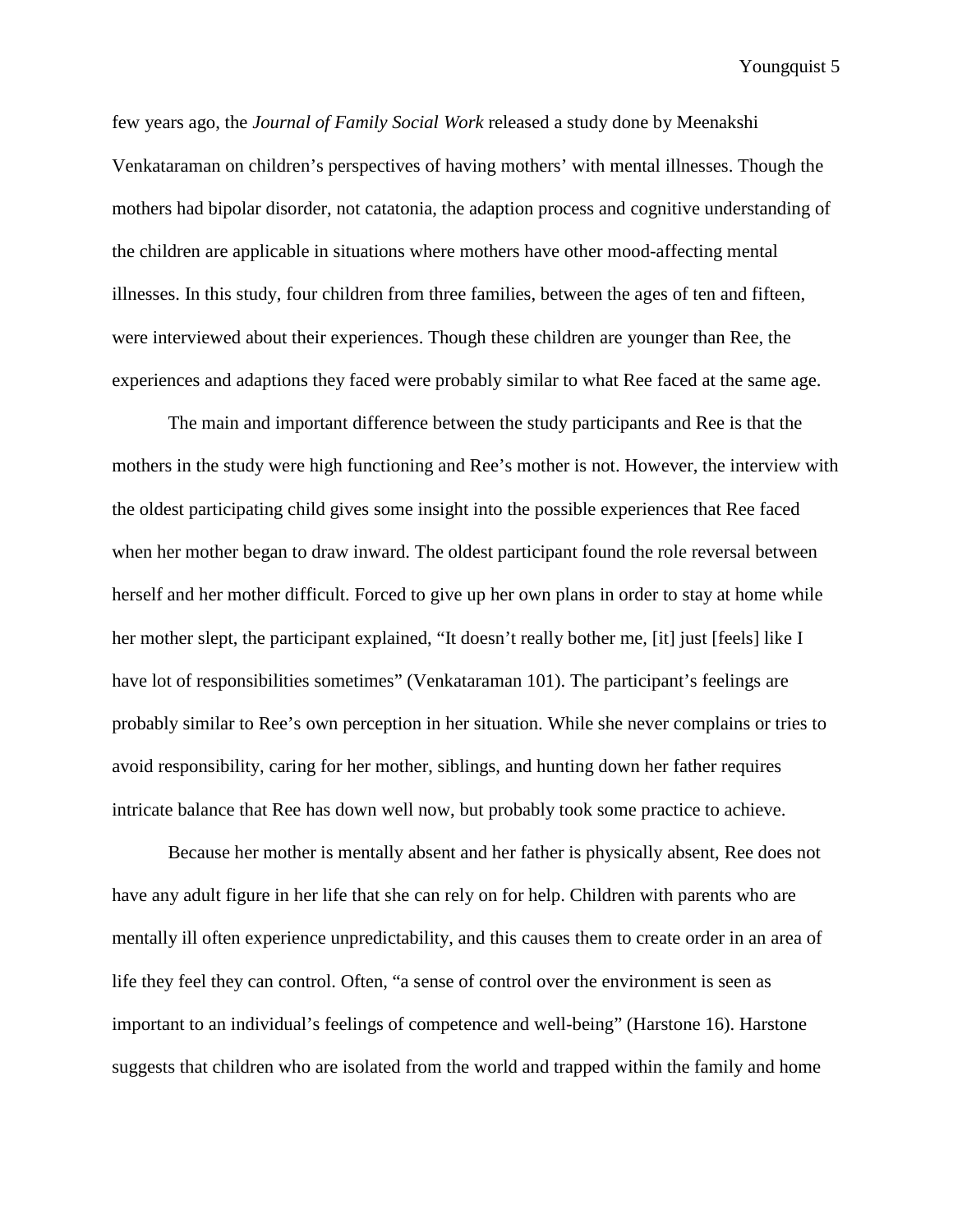can feel a lack of control. It is important to note, though, that the way a child interprets an event is far more important than the event itself (16). In Ree's case, she seems to have adapted and created her sense of control through her home situation, thereby giving herself stability instead of the usual instability.

Because young caregiving places so much responsibility on minors, young caregivers like Ree are often highly distrustful of authority, regardless of its form. They see authority as the looming figure that can destroy whatever semblance of family they have left. This belief is only compounded by the way health care professionals treat young caregivers. Doctors do not know how to handle young caregivers, and often feel compelled to report them to child services, feeling inadequate and unable to help them cope with their situations (Gray 101).

Knowing this is the usual response to the discovery of a young caregiver, young caregivers do not seek outside help of any kind for fear of destroying the family unit. Young caregivers learn to adapt to whatever support systems they have but do not actively seek them out. In Ree's case, the neighbors occasionally drop by with food or advice, but she does not completely trust them because they often have underlying motives, such as finding out how much Ree knows about the meth cooking in the area.

Though young caregivers may be the functioning parents of the household, it is also important that they continue to develop a relationship with their ill parents. They do not develop the same kind of trust that most children have in their parents; they have to adjust their expectations based on the parents' capabilities. In one study, children rated their mentally ill mothers highly as parents and the researchers suggested that it could be "because their mothers do have some positive characteristics, or their relationship with their mothers is important to them regardless of their mother's parenting practices" (Venkataraman 104). It was also noted,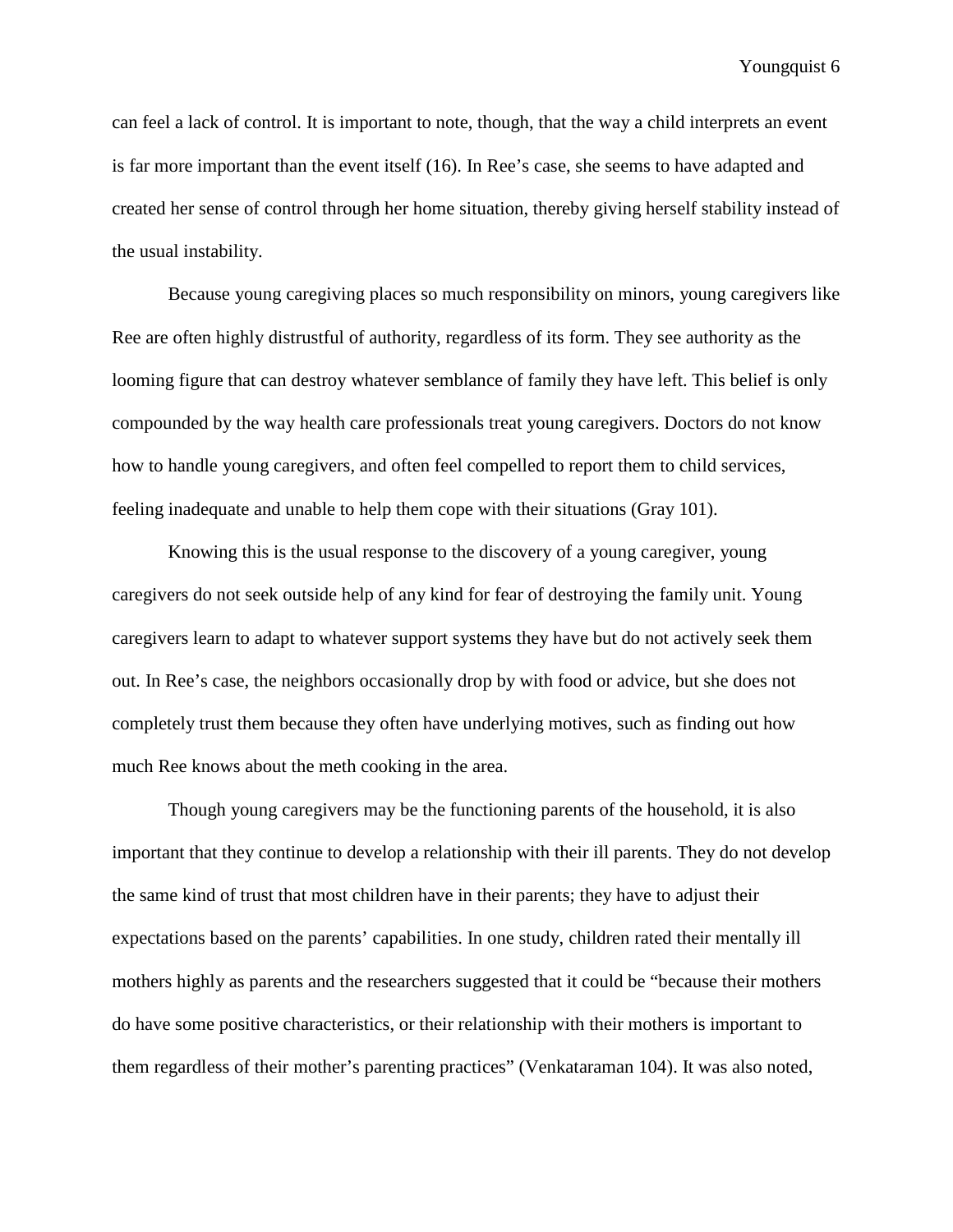though, that "it might also be that the children know no other ways of parenting and, to them, these parenting behaviors are normal" (104). Nevertheless, having a relationship with the mother is important to a young caregiver.

Ree's mother provides no support for her daughter. She is detached and stoic, and this forces Ree to provide emotional support to the family, in addition to providing for the basic necessities. "Emotional support, in this context, is defined as a diverse range of emotional caring tasks that are undertaken in response to a careful observation of the emotional state of the person with care needs, to help in building and sustaining their emotional wellbeing and, where necessary, providing supervision" (Warren 141). Her mother is unable to carry any emotional weight because she was so overwhelmed by an undisclosed incident before the beginning of the film that she emotionally detached and has remained so ever since. Her detachment is particularly obvious when Ree tearfully begs for advice on whether to sell the timber acres or not and her mother stares straight ahead, no movement of her body indicating that she even noticed her daughter's plea.

In addition to the basic life necessities that Ree is working to provide, without the vital support of her mother, she is also faced with a larger problem. The family is about to be forced off their land because Jessup put it up for bond but has not shown for his court date. Ree has to navigate the boundaries between clans, a young girl in a male-dominated society, as she tries to find out where her father is from people who do not want to tell her. How does she manage to keep the family together through all these obstacles? What does she do to improve the situation?

In the film, Ree develops her relationships with her friend Gail and her uncle Teardrop, and these two eventually provide support at times when Ree is helpless to support herself or her family. Ree does not realize the significance of these relationships until almost halfway through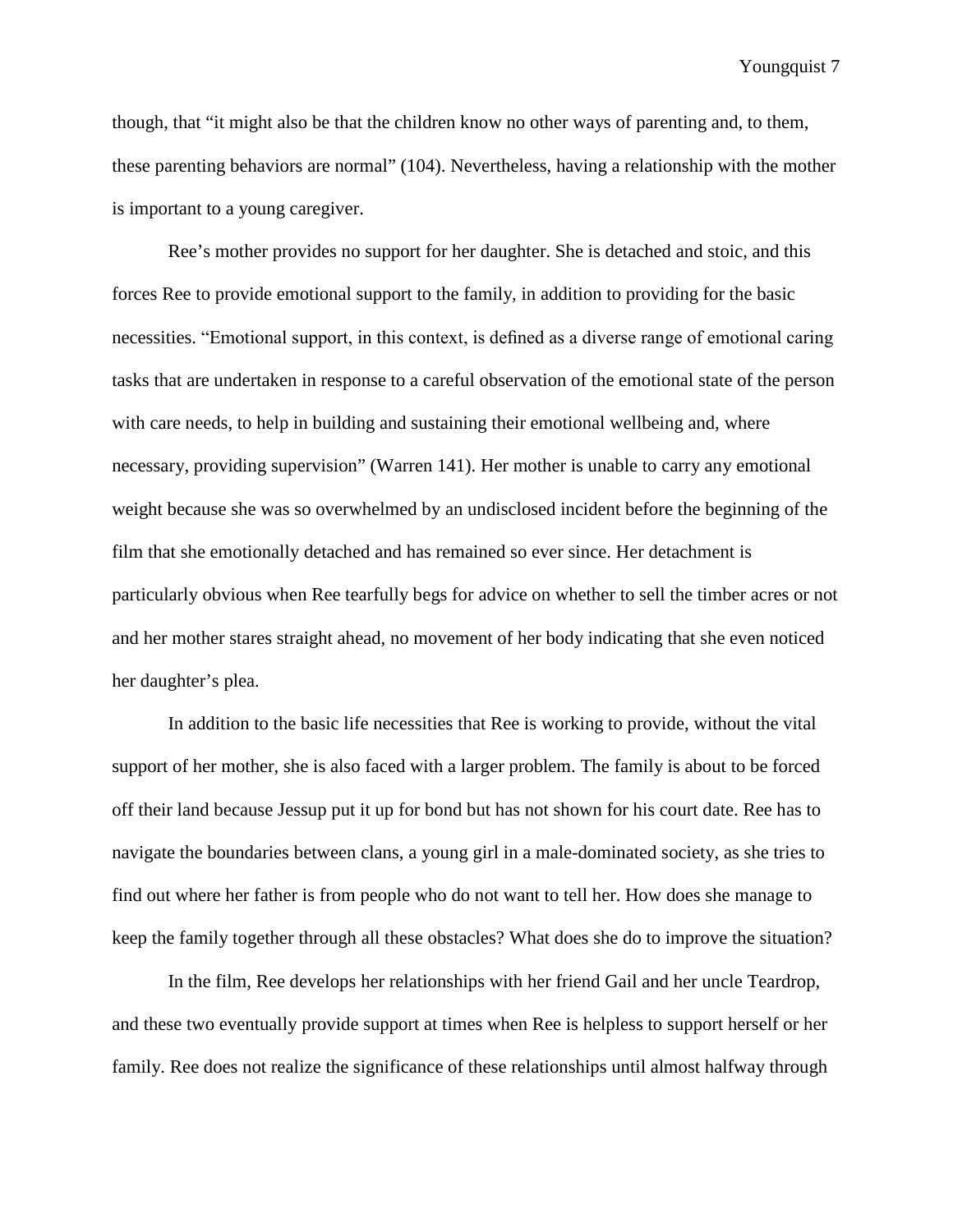the film when she is beaten up by the opposing clan and prevented from returning to her family. Teardrop is the only person who is able to get her out of this situation, and he does, bringing her home to Gail, who nurses Ree and looks after the children while she is resting. Up until this point, Ree has tried to solve the family's imminent land loss by herself, after unsuccessfully trying to convince Teardrop to help her. She needs Teardrop, and her situation could have been much easier for her if she had been able to enlist the help of her uncle earlier. Through extensive research, Dr. Gordon Grant observed that young caregivers benefit from external relationships with adults and peers, and these benefits could be further utilized if the young caregivers realized how much they need these relationships and learned to pursue them, as exemplified through Ree's relationships in *Winter's Bone*.

#### Independent Survival

In order to understand how it would have benefited Ree to develop a relationship with Teardrop earlier, it is important to see her position when she tries to function as the head of her family without regularly incorporating outside help. Throughout the film, Ree is shown performing the tasks of her young caregiver role, like chopping wood and walking her siblings to school. At some point, Ree transitioned from being a typical adolescent to being a young caregiver. It may have come gradually. It may have hit her all at once. The film does not explain. It depends on the regression process that her mother experienced, whether she slowly receded into her mind over a period of months or years, or if it happened in a shorter span of time.

Ree's situation was also affected by how involved and consistent the father was during that time. It is suggested, though, that her father is as inconsistent as her mother in that he is physically absent. Ree does not suspect that he is dead until several days into her search for him,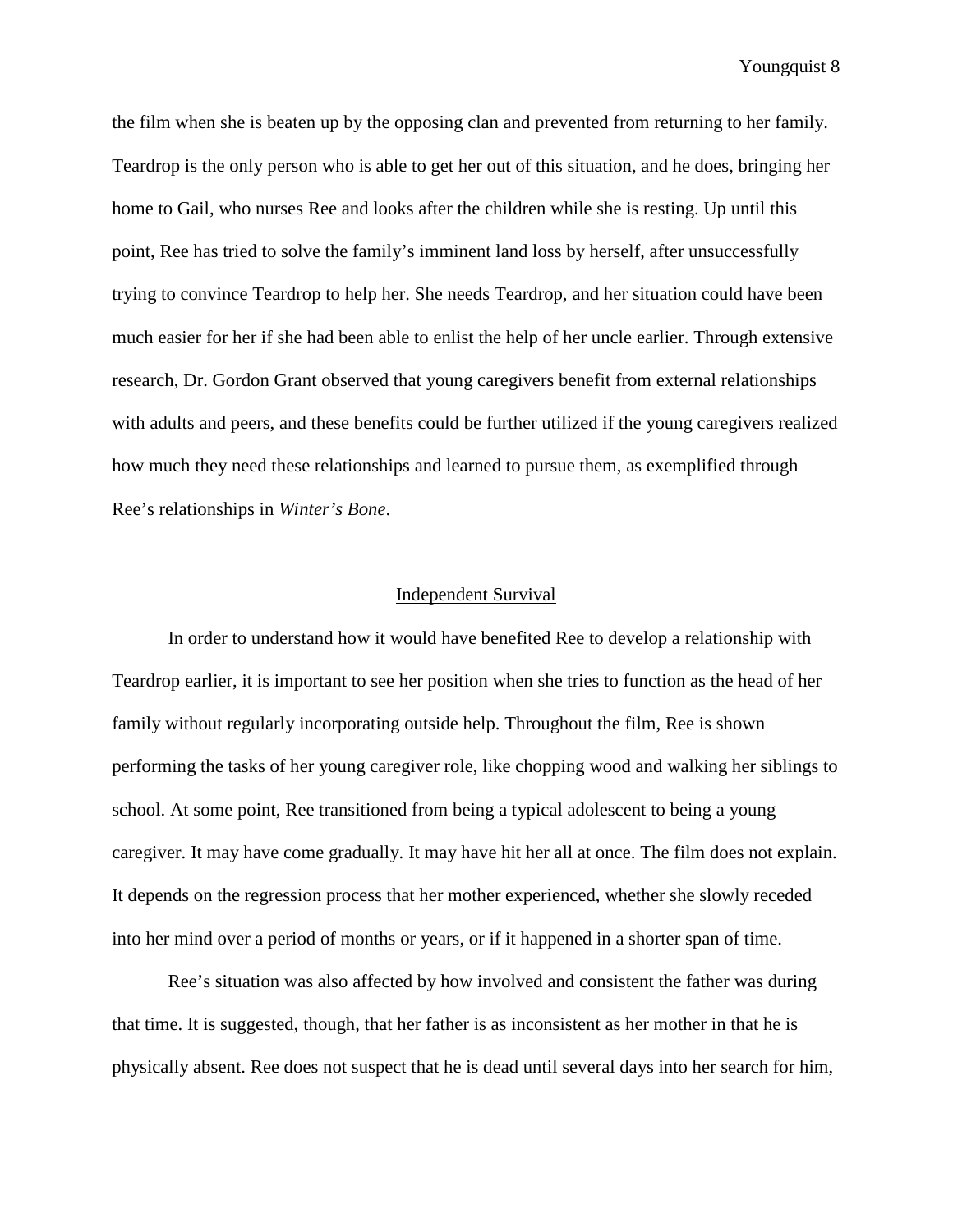indicating that he is often gone and his whereabouts are usually unknown. He is the one puts the house up for bond and has to appear in court or the family will lose the land. This is particularly worrying for Ree because she is the one who is currently keeping the family together.

After Ree gets the news about the bond on the house, she tries to enlist the help of her uncle, Teardrop. He is the first person she goes to, but he threatens her, ordering her to stop looking for her father because of the dangers it would bring on her and the family as a whole. To ease his conscience after turning his niece away, Teardrop gives Ree money, which is virtually useless when compared to Ree's desperate need to keep the land to sustain the family. When Teardrop comes by a few days later and advises Ree to sell the land, Ree thinks he is more interested in himself than the family and therefore does not completely trust him. When he offers her powdered meth, she leans back, refusing to touch it. He snorts it himself, but her denial showcases her stamina and strength and also the wisdom her position as young caregiver has given her. It is very likely she has seen the damage this addiction can cause, not to mention the cost involved, and she is avoiding it, even though most of the adults around her indulge.

Despite her uncle's advice to leave the situation alone, Ree realizes she does not have this luxury. She is only able to support her family because they have land; she can scrounge up food and wood, but not a house. Unwilling to beg for help, a mentality that appears when she commands Sonny, "Never ask for what oughta be offered" (*Winter's Bone*), Ree determines to find her father without her uncle's assistance.

Teardrop's behavior and Ree's mentality are factors that can lead to young caregiving isolation. In a study comprised of fourteen young caregivers, the results showed that "among the participants of this study, it was not uncommon for the young [caregivers] to discuss feeling unsupported and therefore isolated both within their immediate family and from outside of the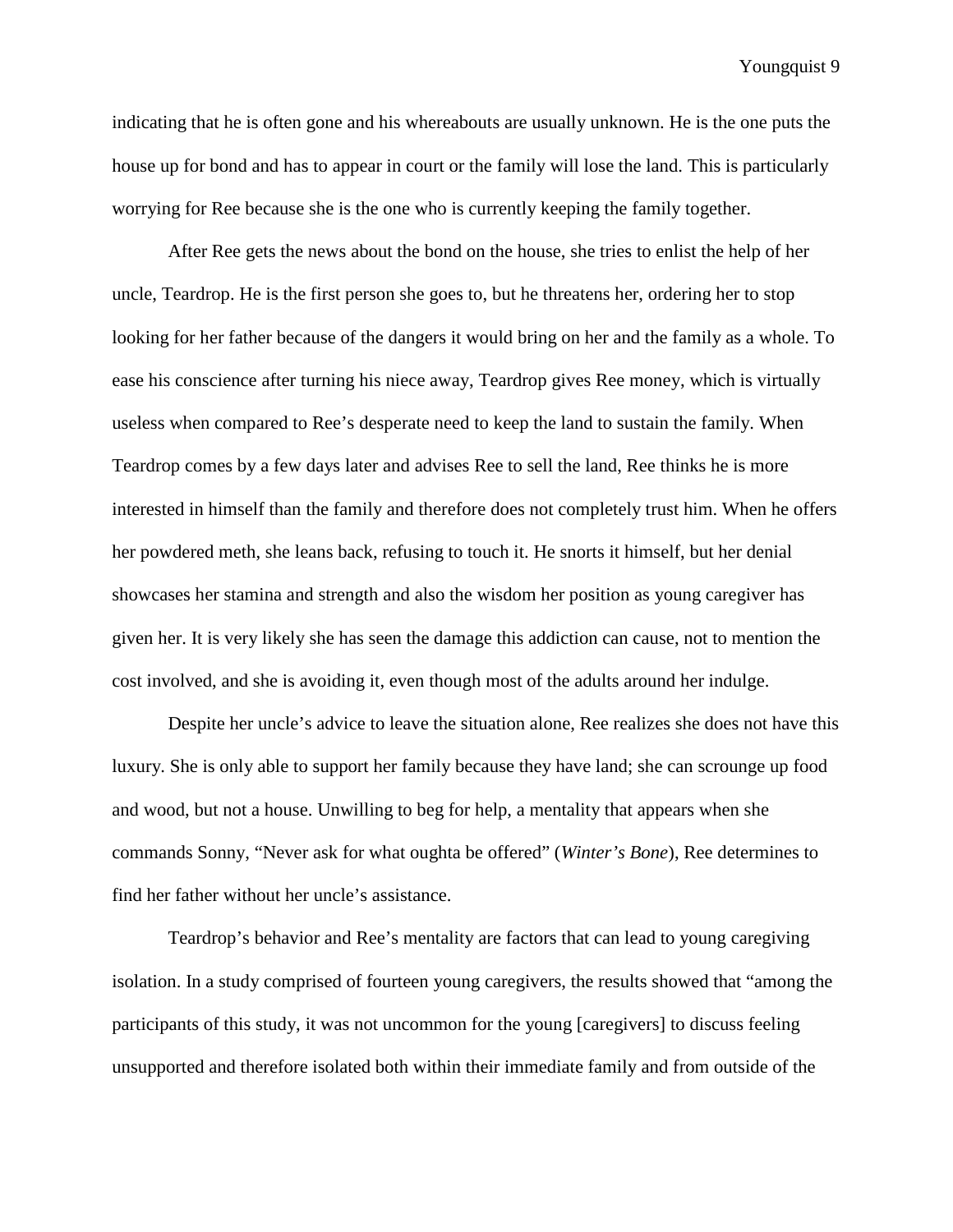family support. This lack of support may reinforce in the young [caregivers'] minds that they are expected to provide care without help" (Chalmers 40). Thus, Ree's behavior may be grounded in her belief that it is her responsibility to protect her family, especially given Teardrop's response to her request for help.

Ree's focus on keeping the family together shows that young caregivers are extremely aware of their surroundings. They have taken on some of the responsibilities of a parent or adult caregiver, and this gives them a new perspective. Instead of seeing the world exclusively from their own perspectives, they have trained themselves to see how others will be affected as well. Some young caregivers become so aware of others that they feel that they must control the environment to protect them, and this sense of control is "seen as important to an individual's feelings of competence and well-being" (Kyczynski qtd Harstone 16).

Other times, young caregivers feel a sense of shame in their role because it separates them from their peers. At an age when uniformity is key, being a young caregiver can be difficult for an adolescent to handle and thus they prefer to hide their roles, preventing people outside the home from helping them. "There are many reasons for this secrecy, which have been discussed by previous researchers: Frank (1995) comments on the embarrassment some young [caregivers] feel about their caring responsibilities, and the fear that their parent may be perceived as inadequate" (Thomas 42). Ree seems to have accepted her role as young caregiver and is more focused on how other people respond to her position rather than her personal response to it. She needs the men around her who know where her father is to listen to her and tell her what has happened to him. She does not have time to be embarrassed that she has taken on a parental role. She needs to get the land back.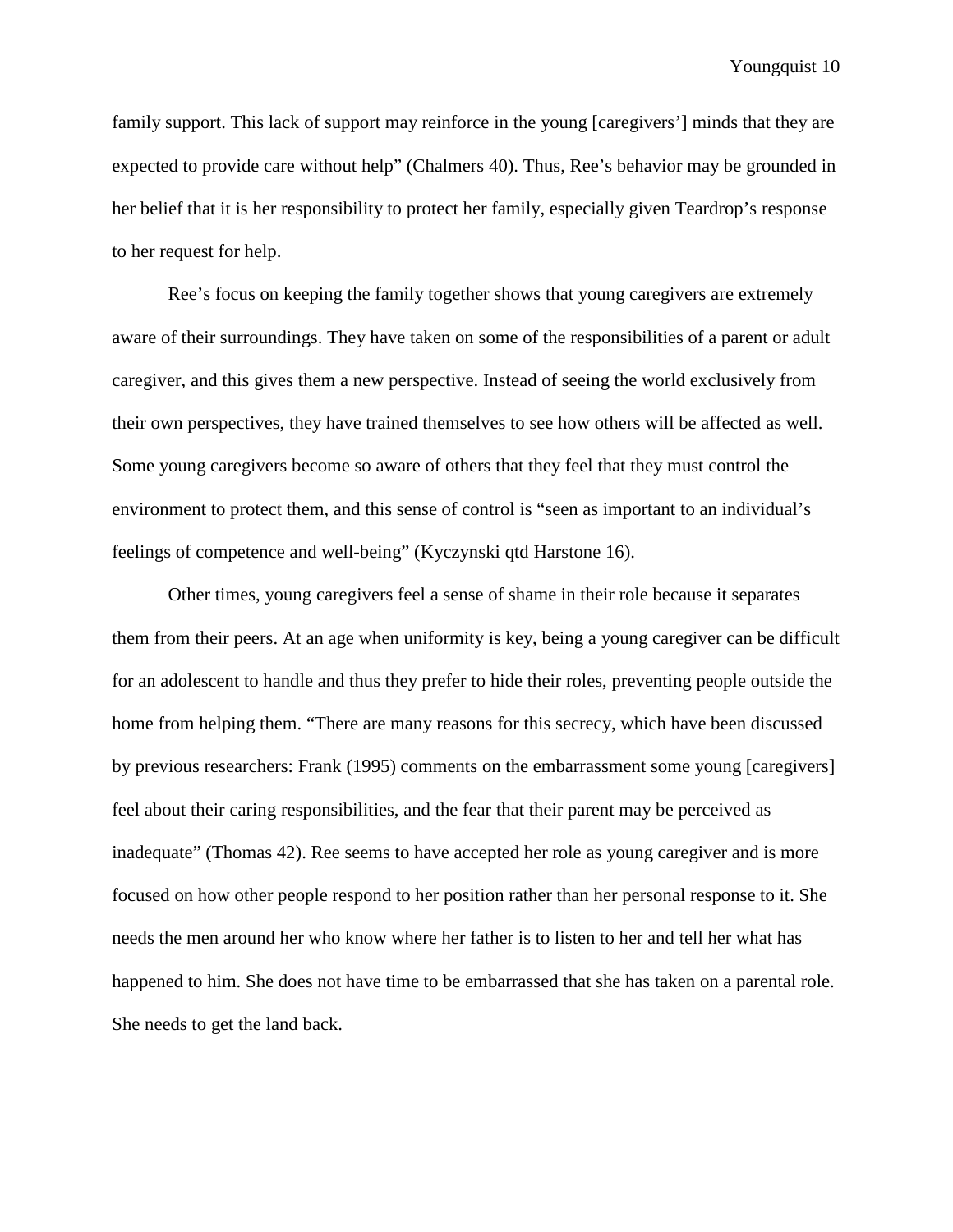Though Ree interacts with people outside the home, young caregives often isolate themselves from the rest of the world, whether by their choice or not. If they choose isolation, it is usually because they realize the precarious hold they have on the family, and do not wish to bring in any outsiders who might report the family to authorities, leading to the removal of the children. By striving to keep up a good front, young caregivers are trying to protect their family unit, making it very difficult for them to trust outsiders' interests in the family. Other times, they feel forced into isolation because of the impact they have on the family and dedication they have to put forth to keep the family going; "without their contributions, it would be likely that their families would not be able to function" (Charles 27).

Though it may be a conscious decision to isolate themselves, young caregivers still suffer the effects of this sacrifice because they lose the identity being an average adolescent would give to them. In one study,

"The participants struggled to explain why they had caring roles. They stated regularly that they had 'no choice' in taking up their current caring role. Their descriptions indicated that this lack of choice creates ambivalent and equivocal feelings that are difficult to reconcile. There was a marked contrast between their simple and direct explanatory models of practical caring and the predominant features and motivations of caring they described.

Claire's account of her situation suggested that despite having a clear understanding of the meaning of the practical tasks of caring, comparing it to 'shifts' of a job, she found it difficult to explain why she was a [caregiver]. Claire's statement that 'I haven't got a choice really' was not a simple account of obligation, but a complex mix of motivations that she failed consistently to resolve in attempt to make sense of her caring role" (Bolas, 835).

Being unsure of who they are or why the have so much responsibility can put added stress on the young caregiver, as they are trying to care for the family while understanding the role they have within it.

Ree develops her understanding of her role in the family throughout the film. She wants to join the army, indicated by her longing looks toward the high school students drilling in the gym and when Victoria, her uncle's partner, asking if she still planned on joining up. Though she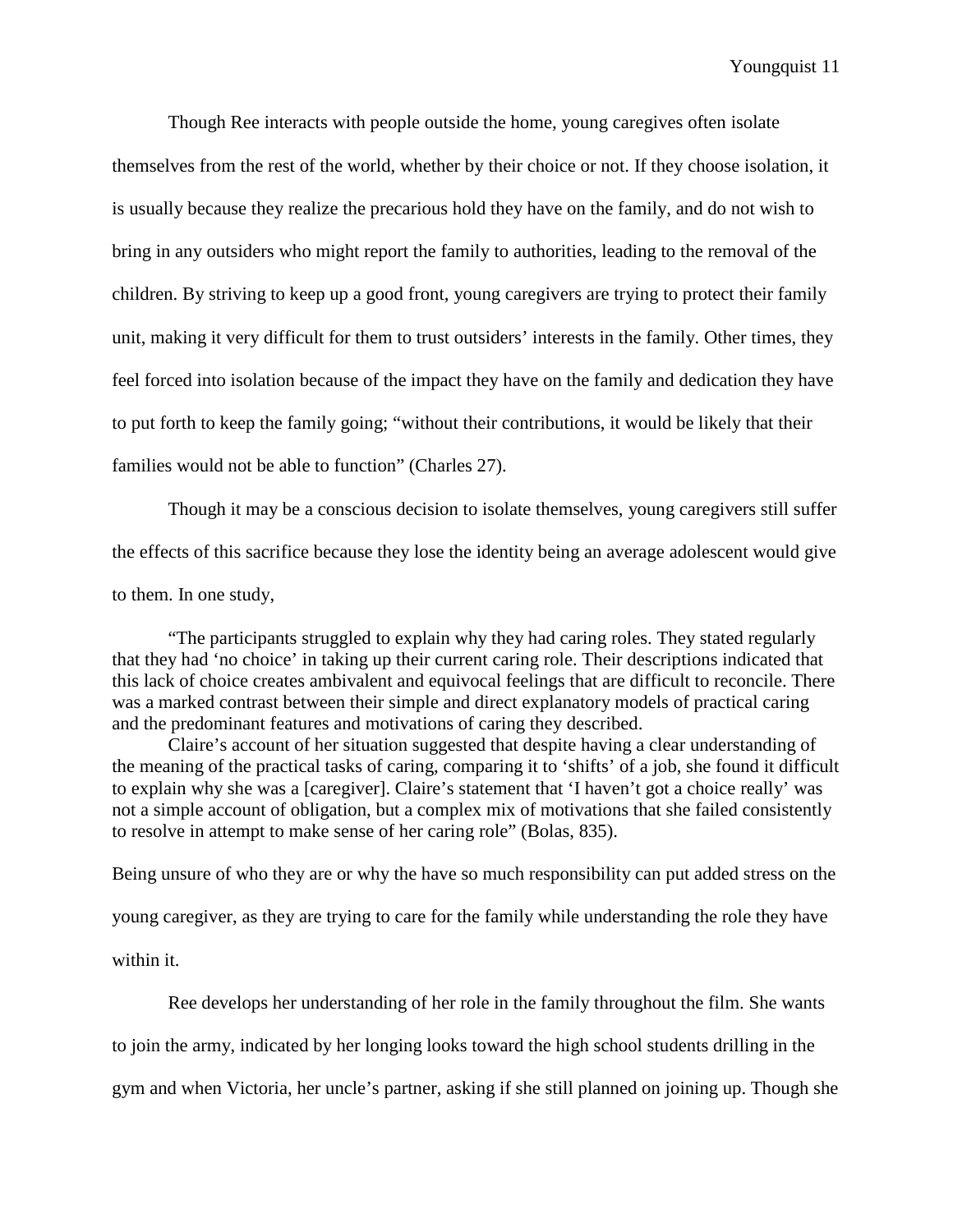puts her family before herself by caring for them instead of trying to join, there is a point in the film where it seems that Ree will be able to join the army and provide for her family at the same time. The army is giving \$40,000 to new recruits, and this money would cover the bond fee on the house and allow the family to keep the land. Ree plans on taking Sonny and Ashlee Dawn with her to training, but the recruiter gently but firmly tells her that money is not a good reason to join up and that her siblings could not join her during basic training or combat duty, making it impossible for her to be part of the army. Ree accepts this decision, but does not initially seem resigned to it.

Even as Ree is developing her understanding of her role as a young caregiver, she still has to provide basic necessities for her family, like feeding them, but is also faced with the enormous and pressing task of finding her father. She has no time for herself. Young caregivers are often forced to sacrifice their own lives for the sake of the family unit. Because they are usually under the age of eighteen, young caregivers do not have the experience or preparation for the role that they take on for the family. They may find themselves overwhelmed emotionally or even physically. As young caregivers, adolescents often find it difficult to create lives for themselves, apart from their families. In "later adolescence (ages 15 to 17), teens emotionally separate further from family and are better able to understand the implications of illness" (Siskowski 71). At this age, they begin to understand the lasting ramifications caregiving could have on their lives.

Unlike most young caregivers, Ree not does emotionally distance herself or visibly release stress throughout the film. Her shoulders sag and she does look defeated for a second when she states that her father is dead, but she straightens up and continues her search for his body, a token that will prove his demise to the authorities and allow the family to keep the land.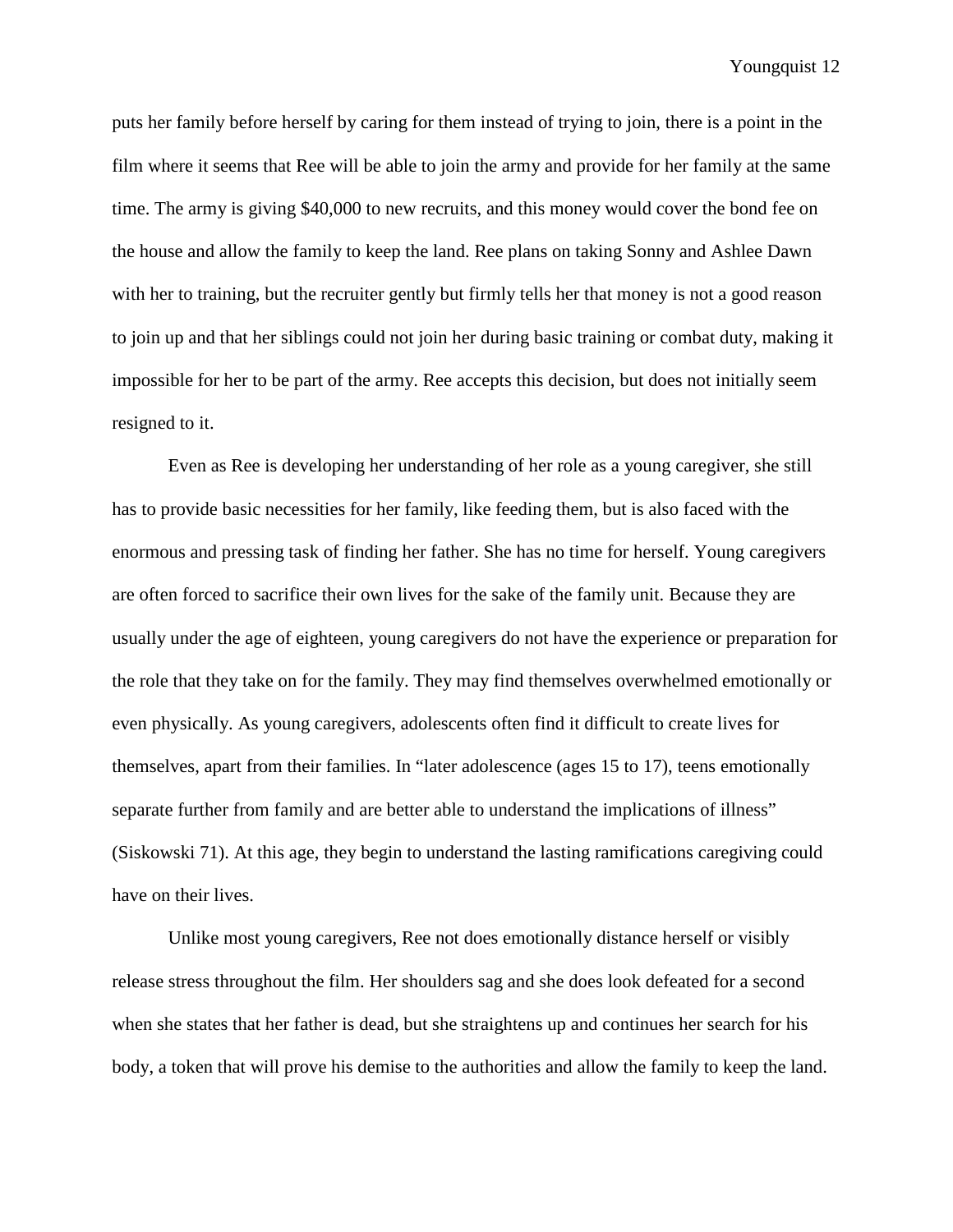Ree may not visibly react because she has learned to hide her feelings or because she does not perceive the situation as stressful, and perception is more important, in this case, than reality. Some young caregivers may feel more stressed in a situation that other young caregivers would see as less stressful. Also, young caregivers who perform Acts of Daily Living (ADL) "tend to feel it is no use letting their feelings show more than do non-ADL caregivers (23% vs. 12% feel this way *a lot*) and to feel that they cannot depend on anyone else (49% vs. 31% at least *sometimes*)" (Hunt 7). As Ree is the main provider for the family, it is highly probably that she learned to control her emotions through dealing with the difficulties associated with ADLs.

Even though young caregivers have built up an internal strength, sometimes the pressure of caregiving can overwhelm them. Because Ree has not built a support group for herself, she has to release tension while still maintaining her family role. "Most young [caregivers] report a great deal of stress in their lives as a result of the adult responsibilities they have to take on in their caregiving roles (Butler & Astbury, 2005). This stress can be the result of worrying whether they have the skill and competency to run a household or worrying about the health of the people in their care (Aldridge & Becker, 1993; Armstrong, 2002; NobleCarr, 2002)" (Charles 27). Young caregivers are then forced to find an acceptable way of releasing their pent-up emotions. Helen Bolas interviewed young caregivers on how they dealt with stress, and some of them used physical aggression to relax. One young man "admitted that he can be so overwhelmed and frustrated with his caring role that he becomes 'really angry' and says that he can 'fly off the handle and start kicking things . . . stuff like that' and that he has 'killed a settee'" (Bolas 836).

Despite the emotional hardships that young caregivers face, they stay to protect the family. For Ree, this means that in addition to fighting through various inhibitors to get the land back for her family, she also has to spend time with her younger siblings. She is the only person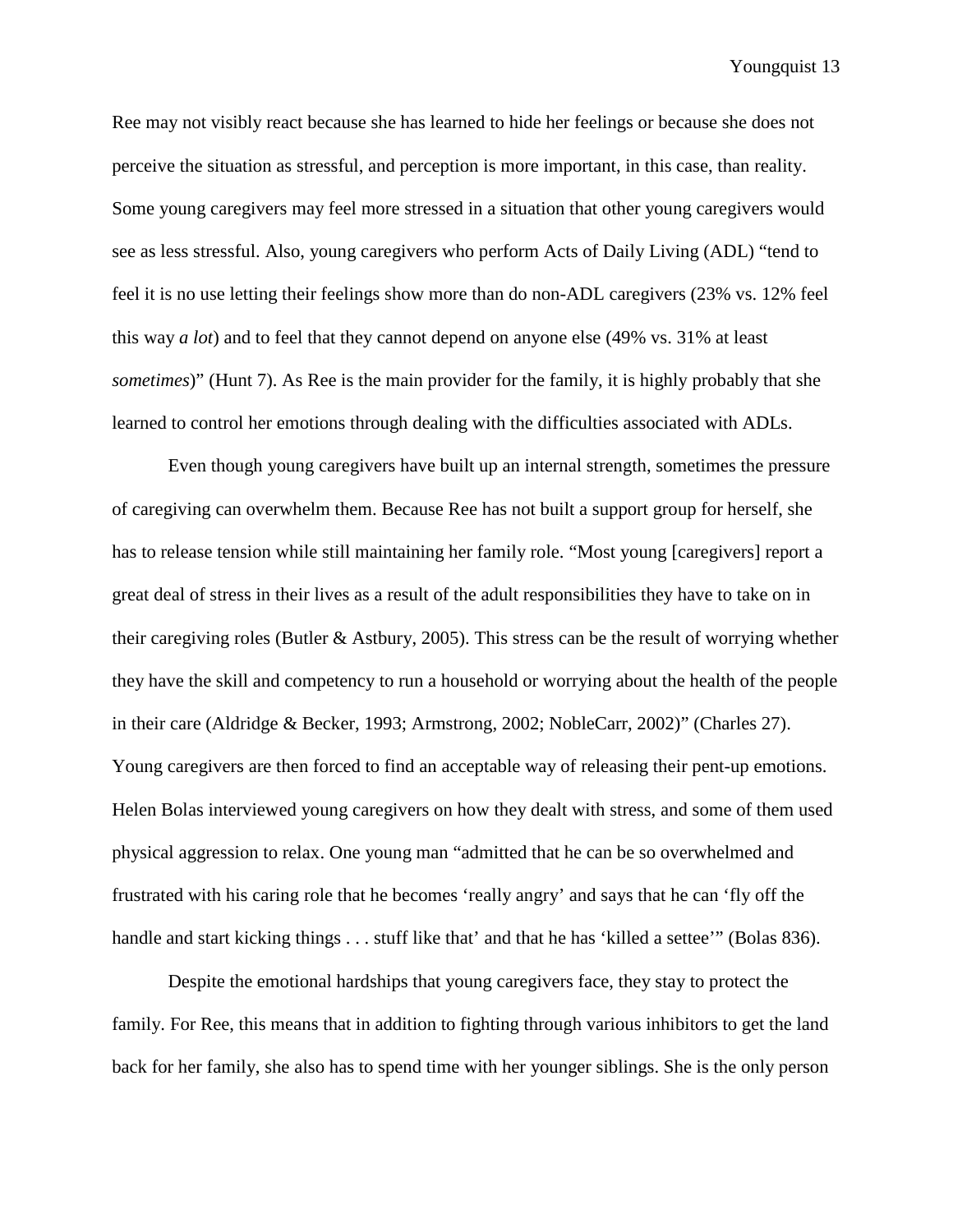who is consistently available to teach them basic life skills, like showing them how to make stew and cook potatoes on the stove. These skills are especially useful in this particular stage of life, when Ree is worrying about getting the land back and is less reliable than usual. When she is pulled out of the house by a neighbor who wants to show her a burned up meth lab, Ree commands her siblings to finish cooking dinner and then turn the stove off. While the film never shows if they obeyed her or not, the house does not burn down and the children do not die of gas poisoning, suggesting they completed her orders.

Ree also teaches her siblings how to protect themselves. As the tension between Ree and the opposing clan builds, Ree teaches both Sonny and Ashlee Dawn to shoot a rifle, setting up worn milk cartons and tin cans on a picnic bench as targets, and tells them to never point it at each other. When she is momentarily distracted talking to Gail, she leaves the children and the rifle but sternly orders them not to touch it. After she leaves, the children amuse themselves in the dirt, giving no thought to the rifle their older sister commanded them to ignore. Their behavior indicates how much control she has over them, and also how much they trust her.

Ree's constant care of her siblings emphasizes her care for her family. She is aware of her surroundings and the ramifications of the situation, and how these could negatively affect her family. She provides basic care for them, like teaching them how to protect themselves, but also specialty care, such as keeping the land. Ree's sense of responsibility feeds her tenacity as she tries to find her father. She is the only one in her immediate family who can do it.

#### Grounds for Mistrust

Young caregivers tend to struggle alone because they have a grounded mistrust for authority figures. Within the healthcare profession, young caregivers were often "ignored and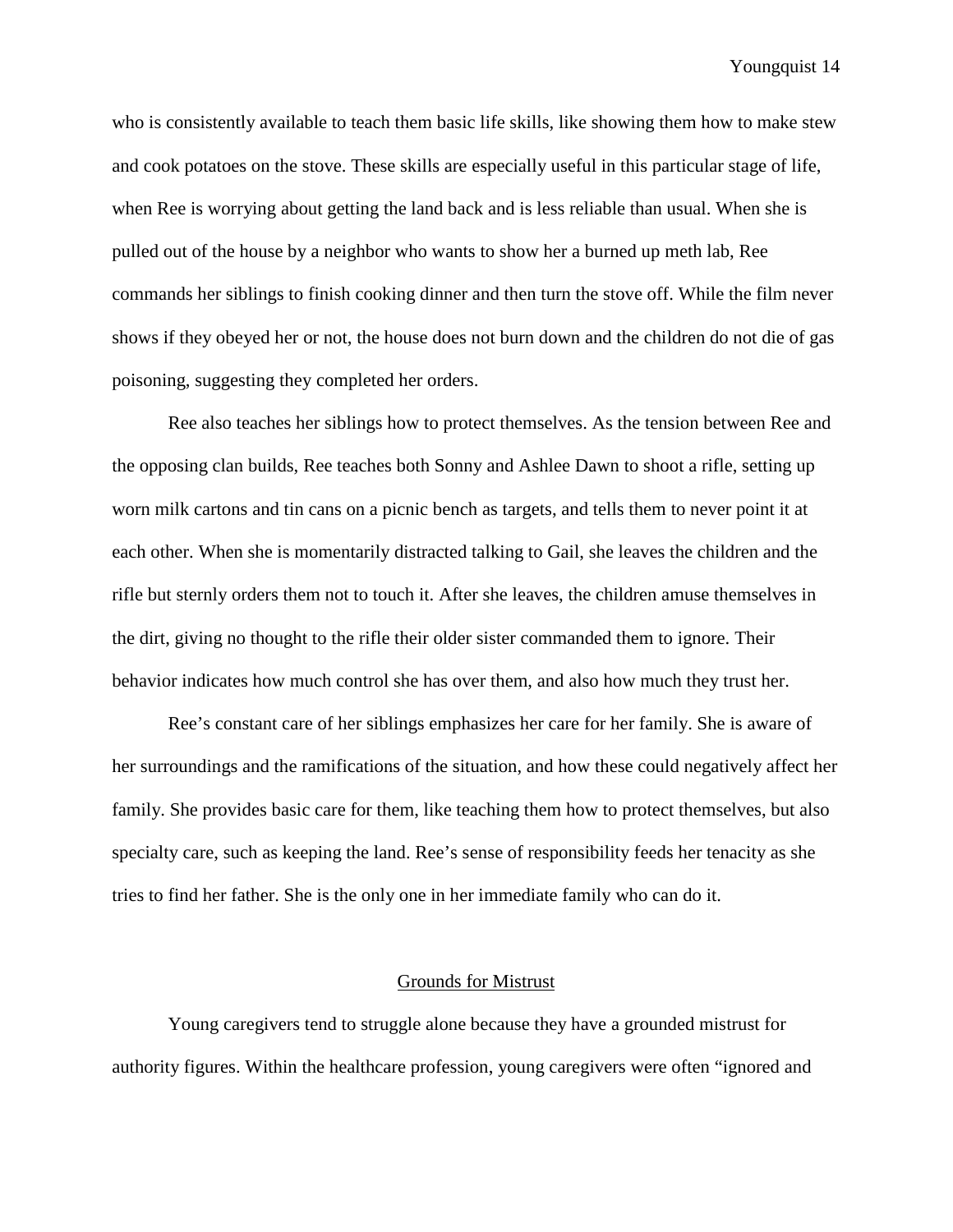ostracised [sic] by professionals because they are viewed as too young to be involved with services, even though there is an increasing number of young [caregivers] providing round-theclock care who require professional support" (Gray 98). Though healthcare professionals had deemed them too young, this does not stop adolescents from functioning as young caregivers. The lack of communication between the professionals and caregivers can be a disadvantage for all three parties involved, professionals, patients, and young caregivers. The professionals do not convey their treatment plans to the people who are going to carry them out, the young caregivers, and thus the patient suffers. The young caregivers are left to follow the treatment as best they can, given the resources and knowledge they possess, while the professionals are left to wonder why their orders are not being followed carefully.

Because of this ostracization, "young [caregivers] feel marginalised [sic] by society and by professionals, and this is somewhat compounded by the propensity of services and professionals to instigate child protection responses instead of working closely with young [caregivers] in partnership, to give young [caregivers] more autonomy, information on coping strategies, a say in the services that are provided for them and a voice (Aldridge & Becker, 2003; LeFrancois, 2007)" (Gray 101). Thus, young caregivers not only feel ignored by health care professionals but also threatened, because the professionals' first reactions are to bring in child protection services, who could possibly separate the family.

While Ree does not interact with health care professionals, she does interact with people in authority who reinforce her tendencies toward isolation, illustrating why young caregivers draw inward so often. The sheriff who comes to tell the family about the bond on the house asks to see Ree's mother. Ree obeys because he persistently asks for her, allowing him to see how unresponsive she is before saying, "You'd better just tell me" (*Winter's Bone*). After hearing the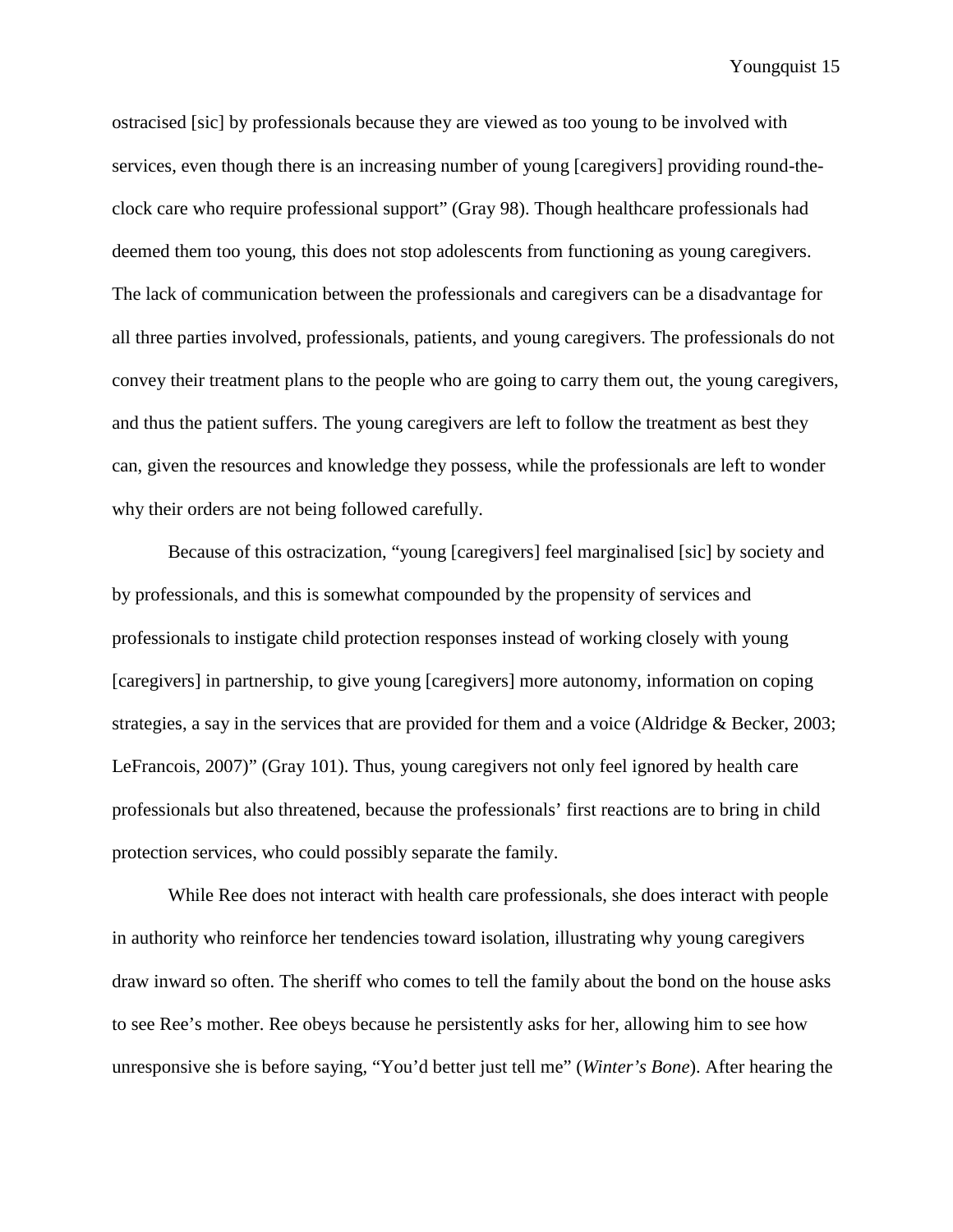predicament, Ree sets her teeth and says, "I'll find 'im" (*Winter's Bone*). The sheriff counters, "Girl, I been lookin'" and Ree repeats more firmly, "I said I'll find 'im" (*Winter's Bone*). In this exchange, the sheriff is underestimating her skill and does not acknowledge her as the leader of the house. Situations similar to this one, where authority figures do not see the skill and responsibility that a young caregiver has taken on, have influenced the distrust and frustration young caregivers have for authority.

Fear of authority is another emotion young caregivers experience, and this also leads to lack of trust. In Ree's situation, the neighbors occasionally drop by with much-needed food for the family, but their offerings serve to veil their true motives for visiting. When neighbor Sonya brings the family deer meat and vegetables, after the sheriff explain to Ree about the bond, Sonya asks why the sheriff was here and what Ree had said to him, leaving only she is satisfied that Ree did not disclose information on the area's illegal activities. Another time, Sonya offers to take Sonny and raise him, and Ree swears at her, emphatically refusing the offer. Relinquishing her little brother to a neighbor would be a signal to herself and those around her that she cannot hold the family together, which is what she has strenuously fought to sustain. Such examples of the uncertainty of external offers often make young caregivers wary.

## Minimal Support

Ree does have a friend, Gail, who is about her age, but Ree does not fully utilize Gail's support at the beginning of the film, relying on her presence rather than using it practically. However, just having the relationship is important because young people need to develop relationships with their peers in order to develop social interaction skills and have the opportunity "[to extend] themselves beyond their family to build a life of their own" (Charles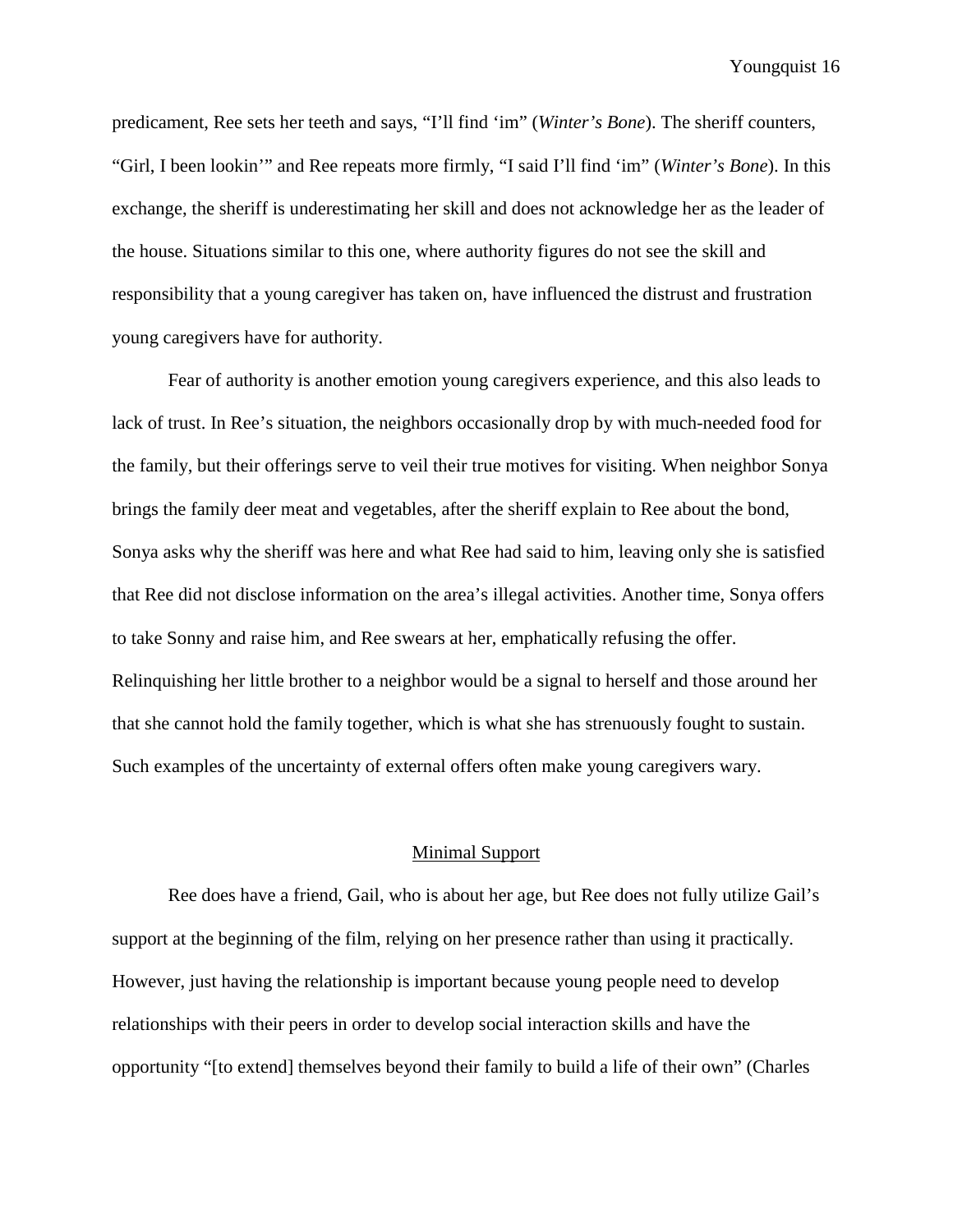27). If a young caregiver understands the difference between her experience and the experience of her peers and wants what her peers has, she may become frustrated and angry, and this can lead the young caregiver to further isolate herself. "This vicious circle of isolation leading to further separation is often made even worse because of the stigma that can be associated with the illness or condition of their family member" (Tisdall qtd Charles 27).

Ree and Gail have a particularly strong bond because they are in similar situations. Young caregivers often have a difficult time relating to non-caregiving peers because their lives are so different, and it helps having a friend in a similar situation; "through association with their peers living in similar circumstances, a number of the young people commented how useful they found this in contextualizing their own circumstances, in appreciating that they were not alone or unusual" (Grant 278). They can talk about their experiences and their struggles with someone who can emphasize. This is a psychological technique called coping, where a person deals with the discomfort of a situation by learning to release it in a non-harmful way. Also, young caregivers tend to be "oriented to adults. . . These children often complain that they do not 'fit in'" (Jurkovic 57), emphasizing the novelty of this friendship.

Gail is in a type of forced situation like Ree is because she had to get married after Lloyd got her pregnant. While their situations are very different, the kind of support Ree and Gail have to provide to the other people in their house is fairly similar. Gail's baby is completely dependent on her, just as Ree's mother and siblings are dependent on her. Motherhood has forced Gail to develop a new set of skills, just as Ree has had to learn survival skills. When she and Ree travel to the Arkansas border, she knows to buckle the infant carseat in backwards, something that surprises Ree and Gail has to explain. Carrying responsibility allows these girls to bond. They can understand the other person's situation because they are in a similar one.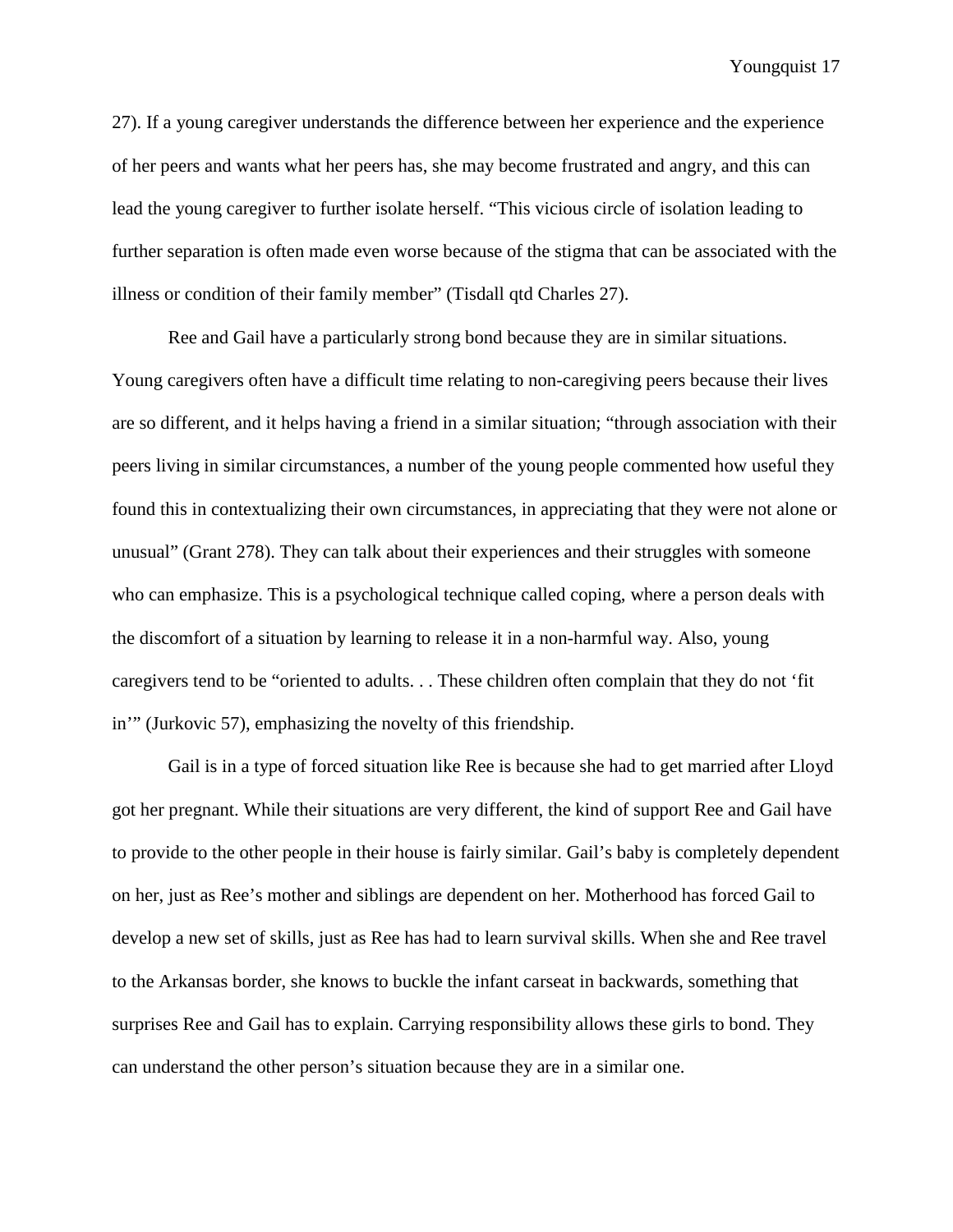When Ree first finds out that her father put up the land for bond, she goes straight to Gail's house. Gail takes her to the master bedroom, where girls lay on the bed with the baby and Ree tells Gail about the land. Gail repeatedly called Ree "sweet pea," the only nickname or term of endearment that Ree is given in the entire film (*Winter's Bone*). Gail reacts sympathetically but without drama. These girls do not have the time or resources to sit and bemoan their problems. Ree asks Gail if she can borrow the truck to try to track down her father, but when Gail asks her husband, he says no. Gail tries to explain why she accepted his answer and that Ree will understand if she is ever married, and Ree retorts that marriage really much change a person "because before you wouldn't take no shit from nobody" (*Winter's Bone*).

Despite this rocky introduction to Gail and Ree's relationship, the film reveals its strength when Gail eventually gets the keys from her husband and brings the truck to Ree. The girls embrace upon seeing each other, suggesting that though they did argue, they are used to having disagreements and getting over them. When Ree goes to the Arkansas border, Gail comes with her. They go at night, when Ree's siblings are home from school, protected by the numerous dogs on the property. This seems to be the safest and soonest time to take the trip. While it is possible that Gail is going to protect the truck, this seems highly unlikely as she comes into Jessup's ex-girlfriend's house with Ree. Gail stands in a corner, clutching the baby carseat, eyes roving the room. She is clearly uncomfortable in this situation, but she does not complain. Instead, she follows Ree and listens to the ex-girlfriend talk about Jessup and his questionable set of new friends. Her silent acceptance is all the support she shows until about halfway through the film.

#### Rendered Helpless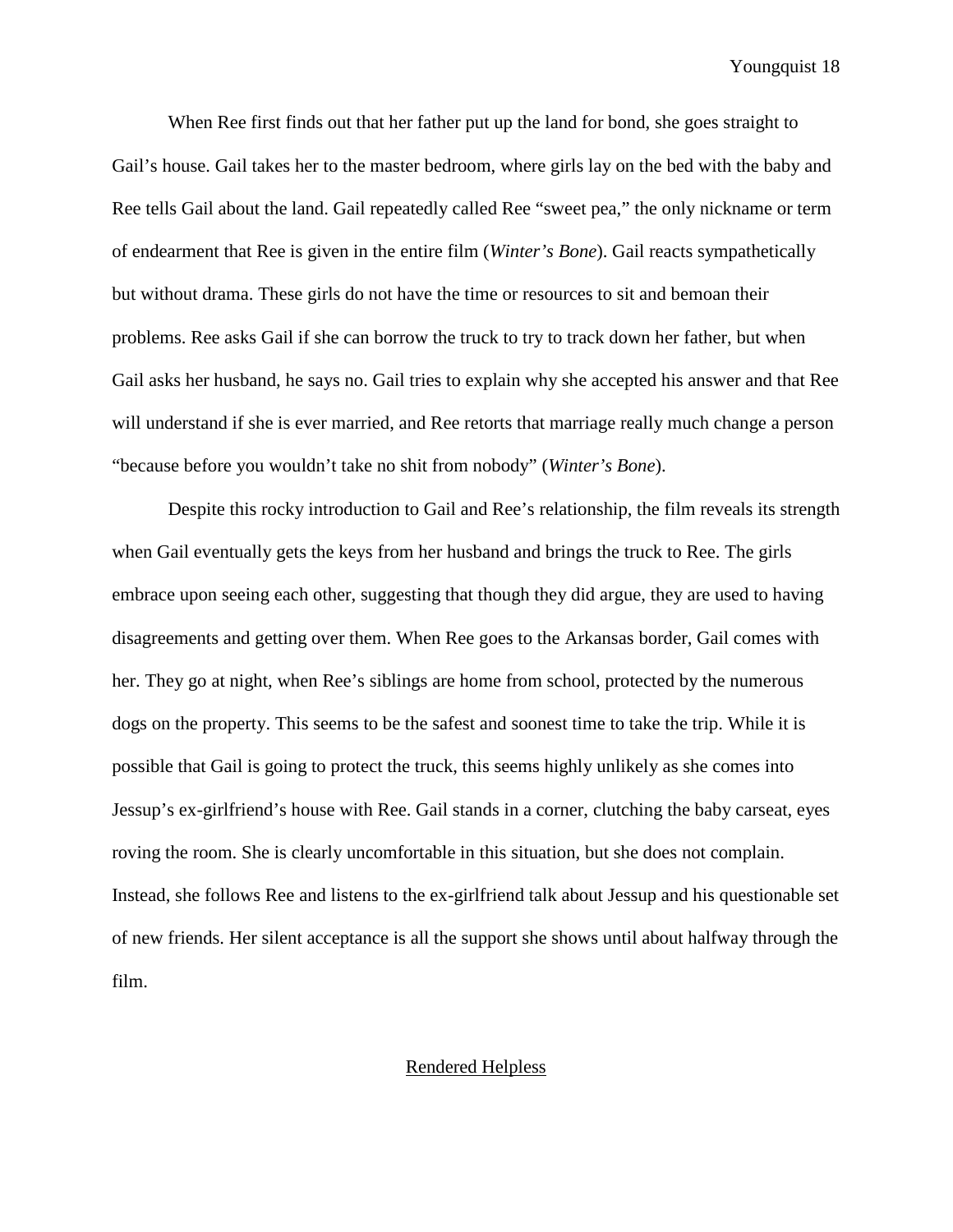Young caregivers are often resilient enough that they can handle the weight of their position for a long time; it depends on the caregiver and the situation. In Ree's case, the catalyst that causes her to see her weakness and inability to support her family alone is a beating by the opposing clan's women. Already commanded to stay away by Merab, Thump Milton's woman, when Ree came to talk to Thump the first time, Ree makes the trip again after she tries to get Thump's attention at a cattle auction and he refuses to acknowledge her. Because she ignored Merab's warning, Merab and her sisters drag Ree into the barn and beat her up.

Once Ree comes to, she finds herself in a circle of Milton's people as they are trying to decide what to do with her. She suggests they kill her, an indication that she knows the clannish crime she has committed. Having already discarded that idea, the clan is still considering when the mechanical door goes up and Teardrop is standing outside. He has come to take Ree home, making it clear that he has no quarrel with the clan and is not there to avenge Jessup's death. Teardrop is able to hold this conversation because he is speaking as the authority of his clan with the men of the other clan, the kind of conversation Ree was unable to have because she is a young woman. Ree is only released when Teardrop vouches for her, "She does wrong, you put it on me" (*Winter's Bone*). By vouching for her, Teardrop has promised himself as recompense if Ree violates any rules of the opposing clan.

In this way, Teardrop saves Ree when she is incapable of saving herself. Despite her ability to adapt to situations, to scrap by alone, there are situations Ree is in where she needs support or she will not be able to keep going. If Teardrop has not shown up, Ree may not have been able to get away, and even if she had, she was so beat up that she would probably not have made it back to her house. In the meantime, her siblings and her mother would have to fend for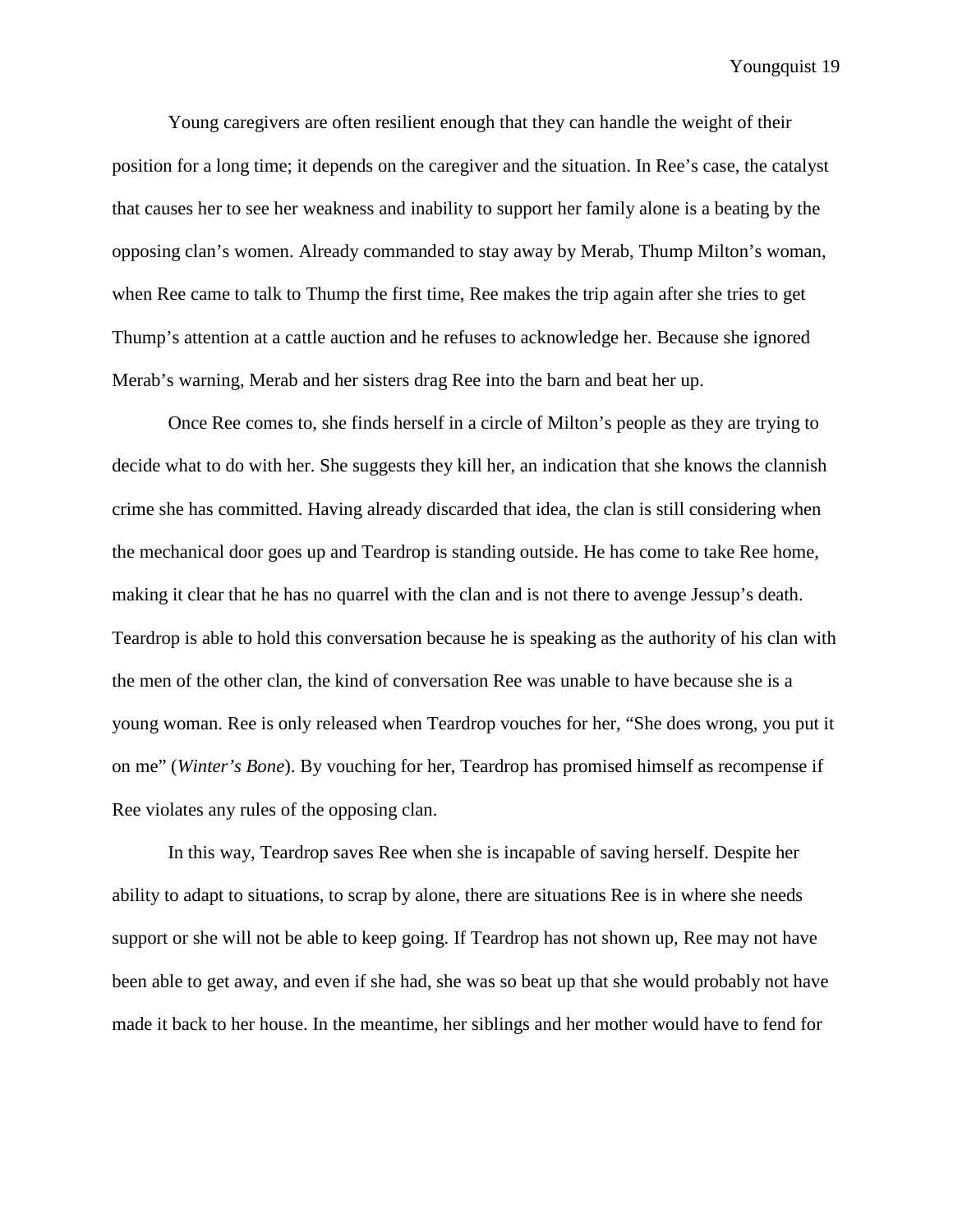themselves. This situation, and her own helplessness within it, allows Ree to see that she needs the support of other people.

Teardrop develops Ree's trust by treating her as an equal. While taking her home, he explains that Jessup is most likely dead, killed by other meth cookers who found out that Jessup was preparing to turn them in to the officials in exchange for a plea bargain. Teardrop's eyes are misty and his voice cracks slightly, showing his vulnerability as well as his love for his brother. Ree responds by reaching over and squeezing his arm. Teardrop does not react, but the information he has shared, coupled with his emotion, shows that he trusts her enough to reveal some vulnerability, and her response shows that she is beginning to trust him more.

In contrast to Teardrop, Ree's mother is cognitively and emotionally absent. This is a great contrast to the experience that other young caregivers often have. Bryanne Barnett and Gordon Parker noted:

"A display of attachment behaviour [sic] on the part of the child evokes anxiety and distress rather than a comforting response from the parent. Distressing the parent results in guilt and fear of abandonment for the child. To achieve and maintain closeness to the parent, to avoid passivity and helplessness, the child must offer rather than solicit care; must not expect to receive help in containing and processing anxiety but, on the contrary, must give such assistance. Later on, such children may appear very self-sufficient and choose a partner who is as needy as was the parent" (147-8).

Thus, the child feels compelled to protect the parent emotionally. This behavior seems to have a large and lasting impact on young caregivers, to the point where they may choose to marry people with the same tendencies as their dependent parents. They no longer know what it is like to have a healthy relationship with another person. Because it is one of the greatest, most lasting problems of young caregiving, it is important to note that Ree does not seem to be on this negative trajectory, particularly because of her developing relationship with Teardrop.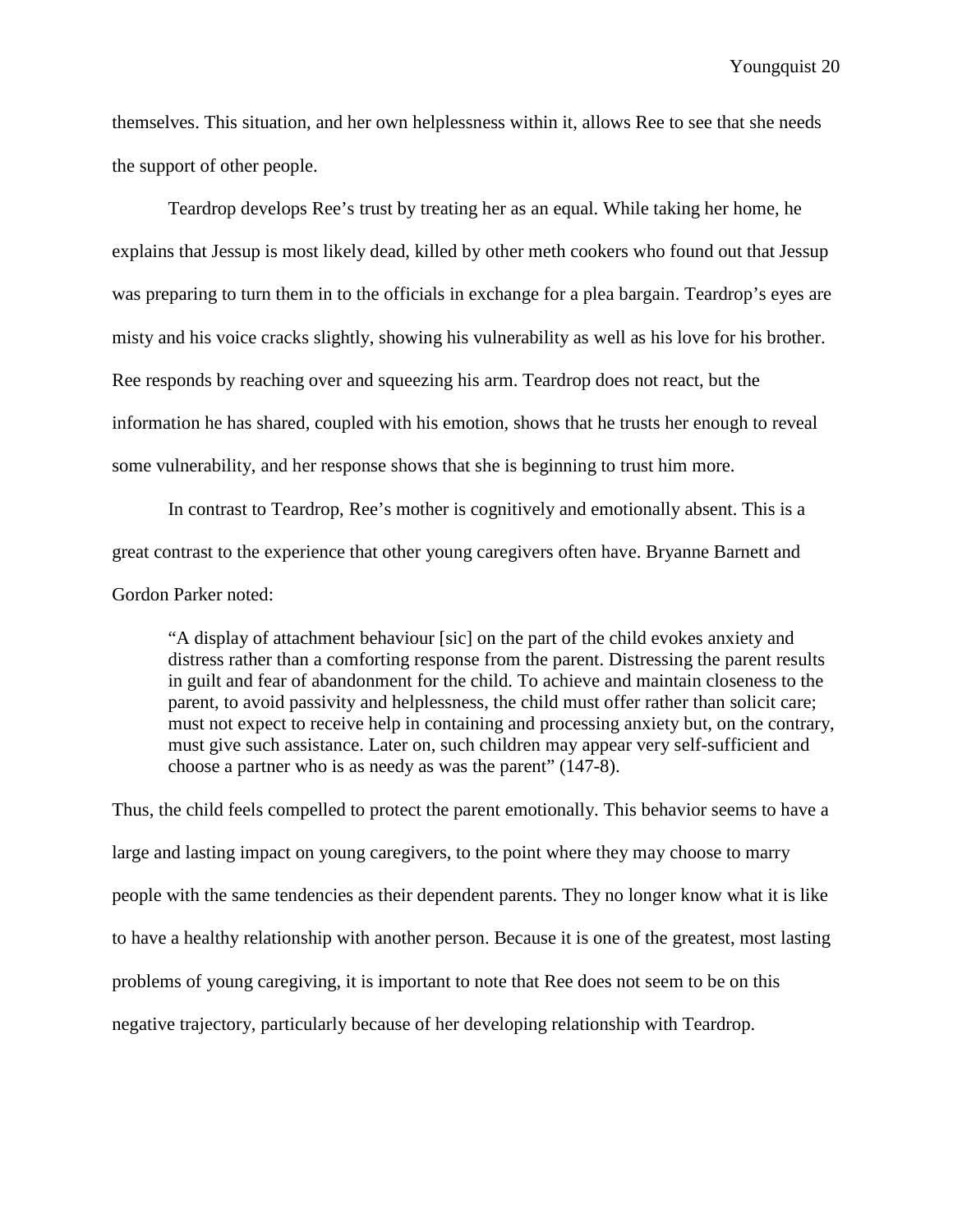When Teardrop deposits Ree at her home, Gail comes out and helps drag her inside. Gail is the one who cleans Ree up. The gentleness she provides is reminiscent of a mother's care, a stark contrast to Ree's own mother, who is nowhere to be seen. Gail is calm, unperturbed by Ree's injuries, wiping away the blood, having her rinse her mouth, and guiding her to bed. Gail takes frozen vegetables and places them over Ree's ribs, showing that Gail has had some experience with this kind of nursing. She takes control of the situation when Ree is unable to do so herself.

Gail listens to neighbor Connie's directions on how many pain pills to give Ree, and then Ree asks Gail to stay with her until she falls asleep. This is the first request Ree has made that is completely personal. Using the truck would ultimately benefit the whole family, but having Gail beside her would bring Ree comfort without helping or hurting the rest of the family. However, as though apologizing for this selfish request, Ree hastens to add that Gail should check on Sonny and Ashlee Dawn afterward to make sure they are doing their homework. Though it is a short scene and a quick moment, Ree's request shows a new level of closeness in her relationship with Gail, that she can make personal and almost childish requests without judgment, and also how much she needs this relationship for emotional comfort. Ree falls asleep almost instantly, likely a combination of medicine and fatigue, but the ease with which it occurs shows that she trusts Gail to look after her siblings while she is unable to do so herself.

Ree continues to use the emotional support Gail provides, even after she is out of bed. As Ree watches her siblings play outside, she confesses to Gail that she does not know what to do now that the family will have to move off the land. Ree reveals that she has protected her siblings' innocence; twelve-year-old Sonny does not know his father cooks meth unless someone outside the family told him. The innocence she has cultivated would not be protected if she had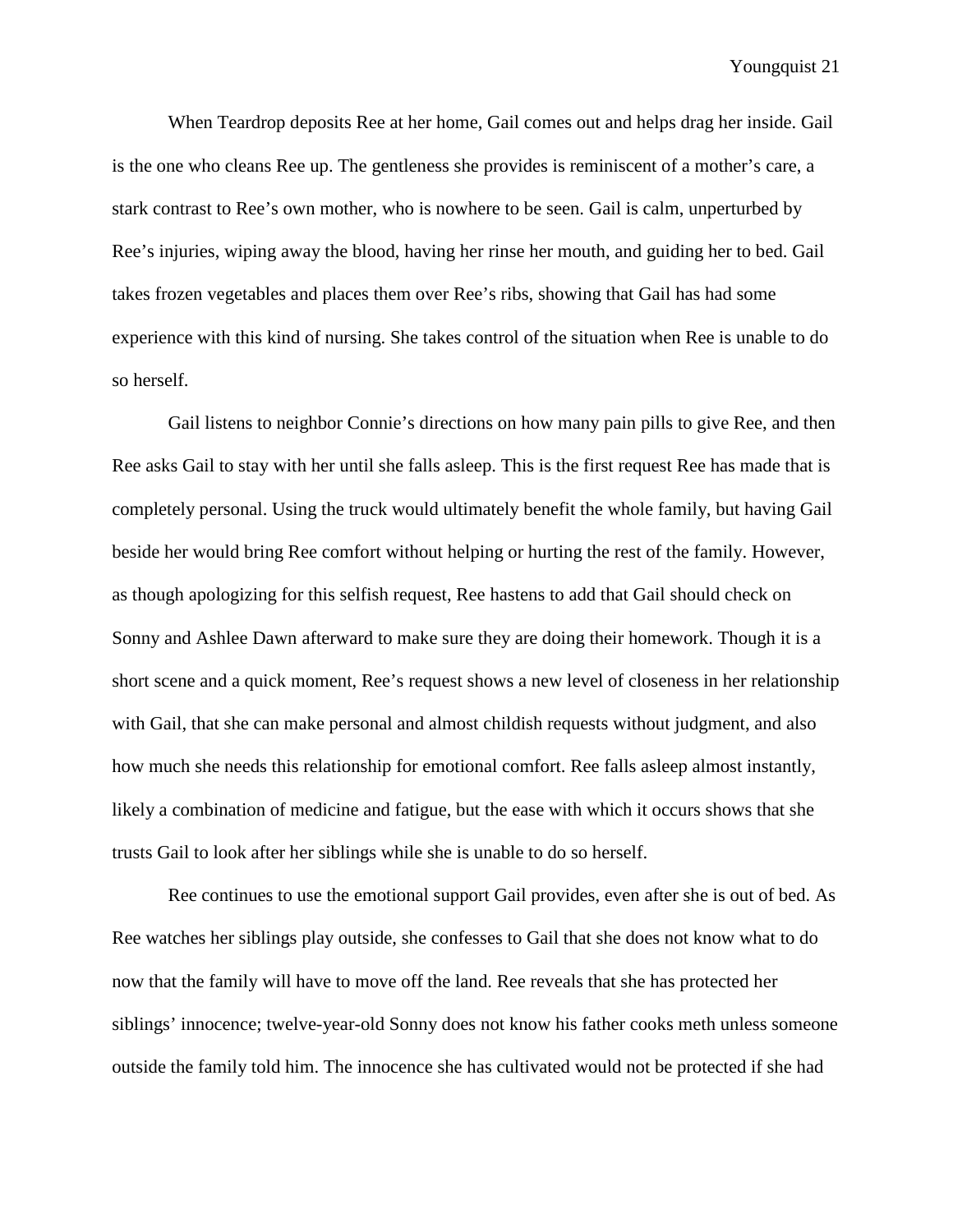to give her siblings up, and Ree knows this. Sonny would have to go the neighbor Sonya, and Ree would have to convince Teardrop and Victoria to take Ashlee Dawn. Ree does not vocalize the depth of suffering this would cause her, to have to give up her younger siblings, but Gail reads it in her voice and says, "I hope to god it don't come to that, sweet pea" (*Winter's Bone*).

Ree is voicing to Gail a young caregiver's greatest fear: separation from the family. No matter how stressful the home situation is, young caregivers do not leave because they realize the kind of control they possess. Some young caregivers are forced into their role at such a young age that they do not remember when they were free to be children. Others, while they may remember, know that they have no control over their situation. "The possible consequences of not caring or a breakdown in their caring arrangements are perhaps greater for them than they are for adults [caregivers]. For many young [caregivers], their greatest fear is that they will be separated from their families" (Becker 24). They would rather sacrifice their freedom than sacrifice their families. Vocalizing a fear is revealing vulnerability, something a young caregiver would not do unless they felt safe to do so, because such a confession could make them seem weak, and young caregivers cannot afford to let anyone see them as weak.

#### Developing Support

Because Ree sees the support that Teardrop offers to her, she is willing to go with him to an undisclosed location even when his explanation, "We're gonna stir things up" is vague and slightly unsettling (*Winter's Bone*). Ree is Teardrop's partner in their escapade to the bar. She serves as watchman outside in the truck while Teardrop is inside the bar. When she sees a group of three men by a convenience store, she walks into the bar, catches Teardrop's eye, and jerks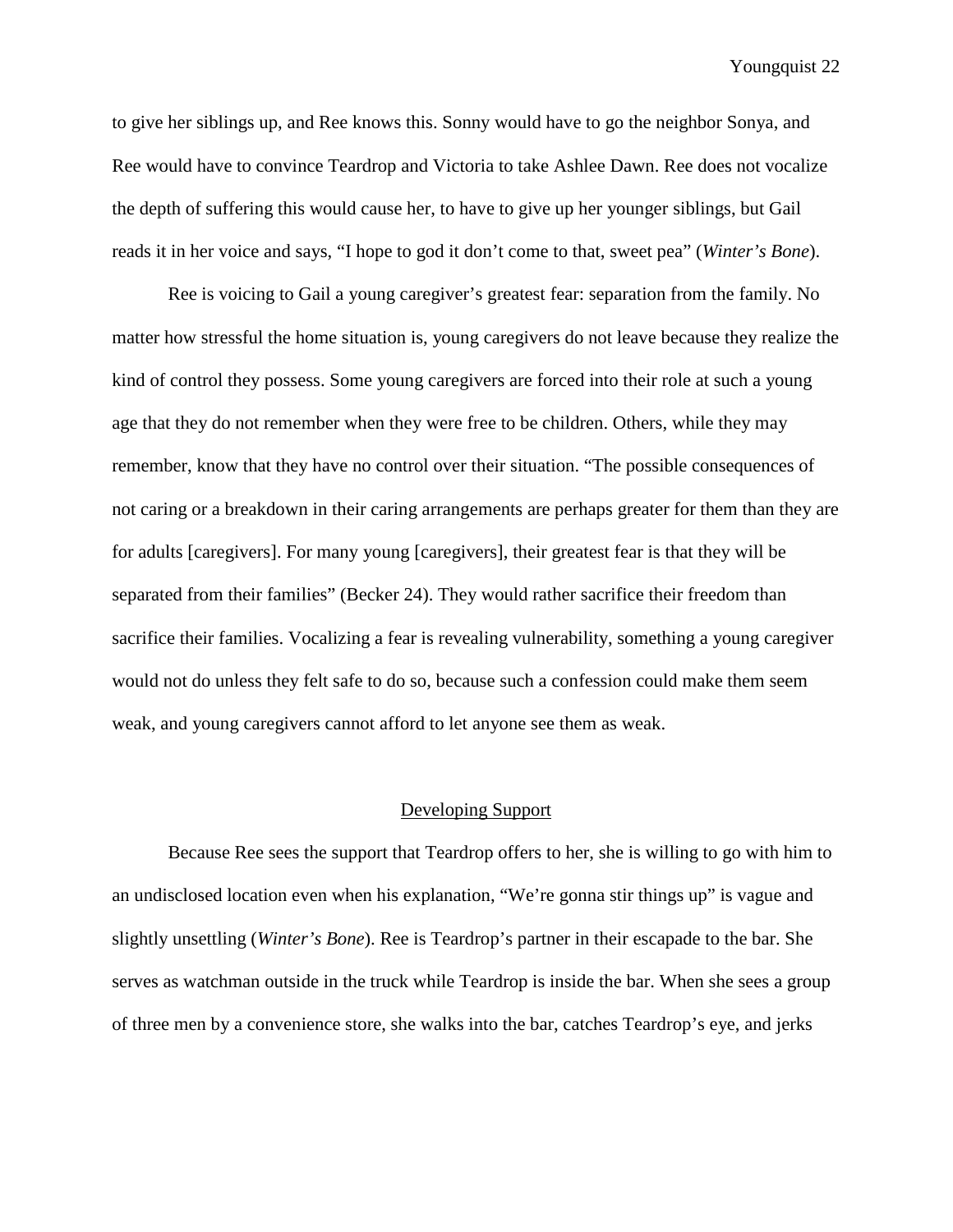her head toward the door, letting him know that the men he is looking for are here. Ree returns to the truck; Teardrop has the authority to talk to the men, not her.

The four men mutter together, and whatever they say makes Teardrop furious because he kicks the building with his boot, stalks back to his truck, and pulls out an axe. Ree murmurs, "Oh no," as Teardrop marches back to the other clan's truck, and closes her eyes as he brings it down on their windshield (*Winter's Bone*). She has an adult awareness that comes from being a young caregiver, of having to function within an adult society, to know the negatives effects Teardrop's reaction will bring, but she is also aware that he knows what he is doing, and therefore does not try to stop it.

After this encounter with the opposing clan, Teardrop further strengthens his bond with Ree when he pulls a rifle on the sheriff, the same sheriff who came to tell Ree's mother that the house was put up for bond. The sheriff means to search the vehicle, suggested when he points the flashlight toward the covered back, but Teardrop refuses to obey the sheriff and get out of the truck. Instead, he shows his rifle through the side view mirror, making the sheriff's pistol seem minuscule and useless. "Is this our time?" Teardrop threatens (*Winter's Bone*). The sheriff knows his pistol is no match for Teardrop's rifle, and Teardrop speeds away.

This interaction shows the Teardrop has the same feelings of mistrust toward certain authority figures that Ree has. However, because of his position, Teardrop is able to threaten the sheriff while Ree could not because of her age and also her gender. Seeing this exchange, though, helps Ree to unite more closely with her uncle and allows her to trust him more.

She shows this trust when, once they are back at Ree's house, sitting alone in the family room, Ree confesses, "I feel so ashamed for Dad" (*Winter's Bone*). Until this point, she has not spoken of her dad other than to acknowledge his absence, her quest to find him, and his death.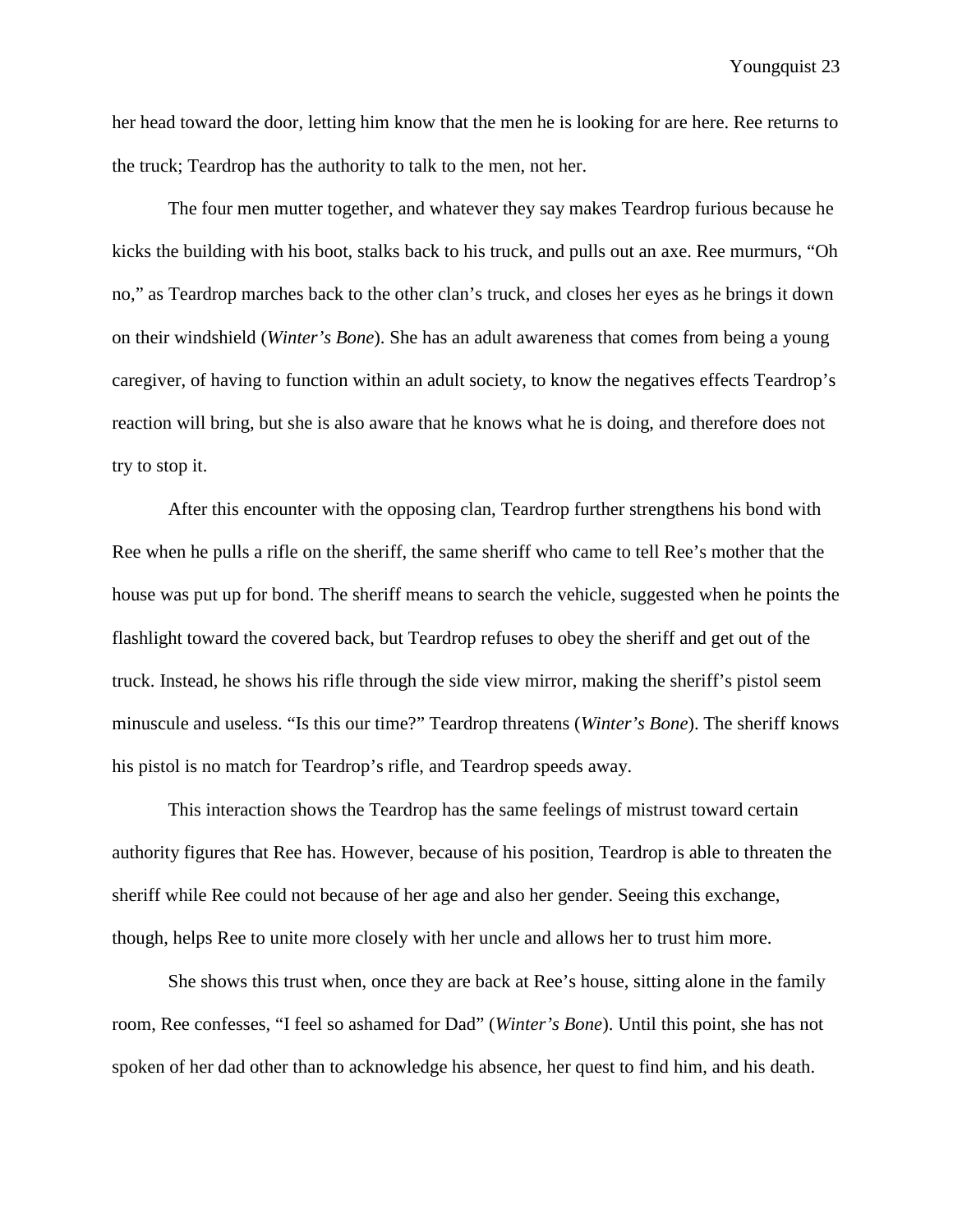Her statement to Teardrop is based in emotion, feelings for her dad that she has not expressed before, partially because she has had no one to express them to. She understands the necessity of having power and holding on to it, as a young caregiver who has a precious grasp on the family situation, and her father abused his position as a meth cooker and paid the price. Instead of siding with the rest of the dealers, he betrayed them to the authorities and they killed him.

As she watches her uncle snort meth on her couch, she makes another candid statement, showing just how much trust she has in Teardrop, that he will not harm her because of it; "You've always half-scared me" (*Winter's Bone*). "That's 'cause you're smart," Teardrop replies (*Winter's Bone*). This is a short exchange demonstrates the mutual respect the two have gained for each other through their shared pursuit of Jessup's remains. It also shows how these two, both the heads of their families and forced to keep up tough appearances in order to be respected by the outside world, have feelings, even if these feelings are not often expressed.

Teardrop is present when the bondsman brings Ree Jessup's bail money. He does not interact with the bondsman, but he is present, wary and watching, leaving Ree to carry out her role as head of the family. He respects Ree as the leader of her family, but at the same time he understands that his power as a man may be needed. In this particular case, Ree is able to handle the situation alone. While he is there to see the family's windfall, Teardrop leaves abruptly when he realizes he knows who killed his brother. He walks away without saying good-bye to Ree, but he walks with a purpose. He knows that Ree is able to support her family, under normal conditions, and that it is up to him to kill this person who has wronged the family by killing Jessup. In this way, he is continuing to provide support to Ree and her family by removing the cause of their pain, potentially preventing the murderers from returning to the family.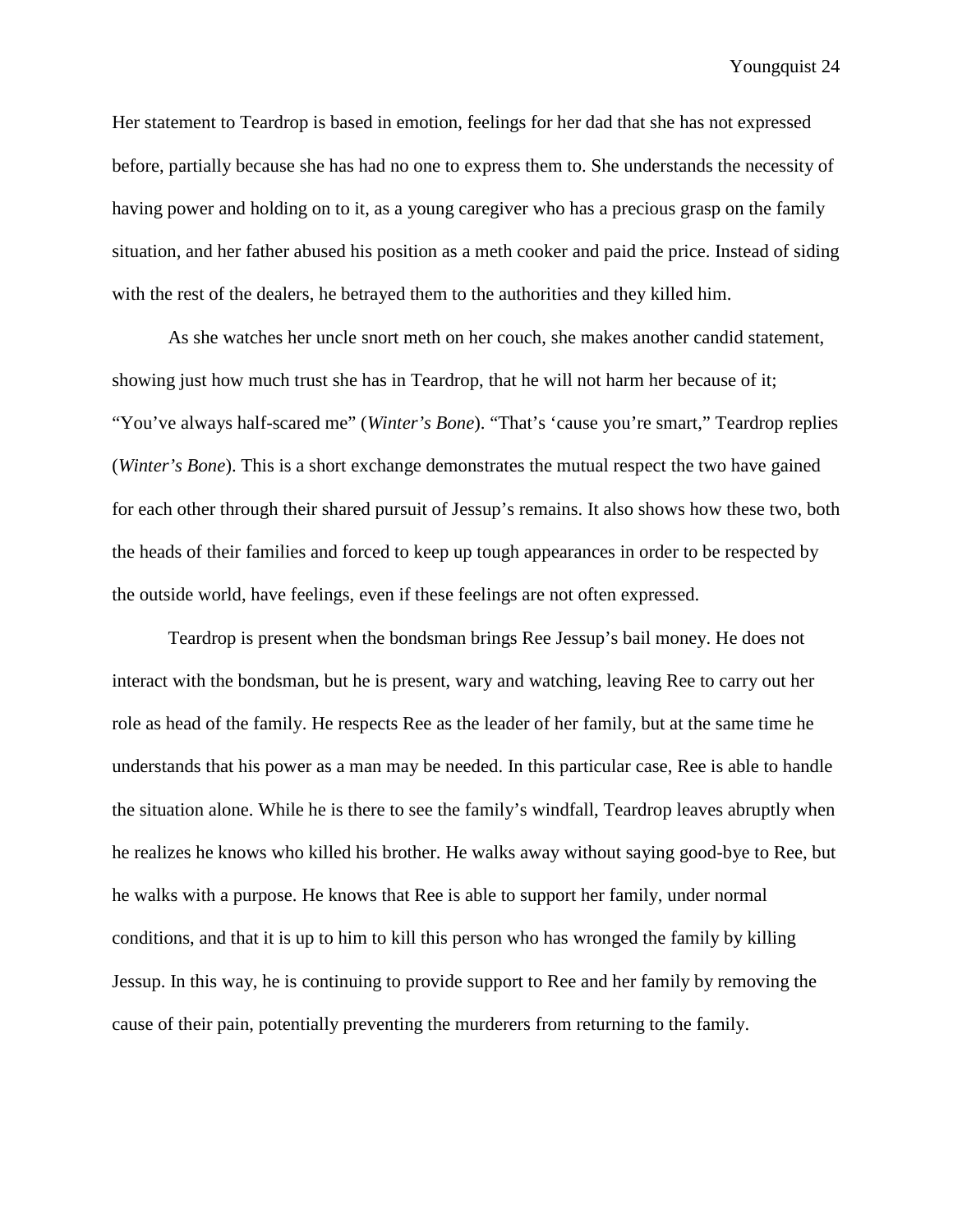While Ree develops a relationship with Teardrop that allows her to heavily rely on his support, there are other relationships that are useful for temporary or specific support, but should not be relied on continuously. One of the strongest examples is Merab, the opposing clan's head female. She tries, in her own way, to protect Ree from the clan by telling her go home, but because Ree disobeys, Merab and her sisters beat her.

Ree proves hers mettle by keeping her mouth shut about what they did to her, but when Merab arrives on Ree's front porch, Ree comes out with a shotgun. Merab's most recent interaction with Ree was to beat her, and Ree is determined to protect herself and the family this time. Merab, though, tells Ree that she and her sisters will take her to Jessup's body, but only if she puts down the gun. In this particular situation, Ree is forced to trust Merab because she needs proof of her father's death in order to keep the land. Also, Merab has no motivation to trick Ree because she stated that they are coming to end all the gossip that is going on against Merab's clan. Tricking Ree would not quell such rumors, and these rumors, if not silenced, could get out of hand and harm Merab's clan.

Ree has to have some kind of temporary trust in Merab because she is blindfolded and driven to a remote location, put in a canoe, and rowed to the middle of a stream. In the dead of winter, Ree is commanded to plunge her hands into the water, where she finds the decaying remains of her father. Merab starts up a chainsaw for Ree to cut off the hands. After Ree cuts off one hand, she drops the body back into the water and is so shaken by her experience that she cannot cut off the other one; Merab has to do it for her.

Though these three women are helping Ree for personal reasons, this almost makes them more trustworthy. In trying to clear their own names, it is unlikely they would make any attacks toward Ree, which would just incite more rumors against them. In this case, Ree accepts their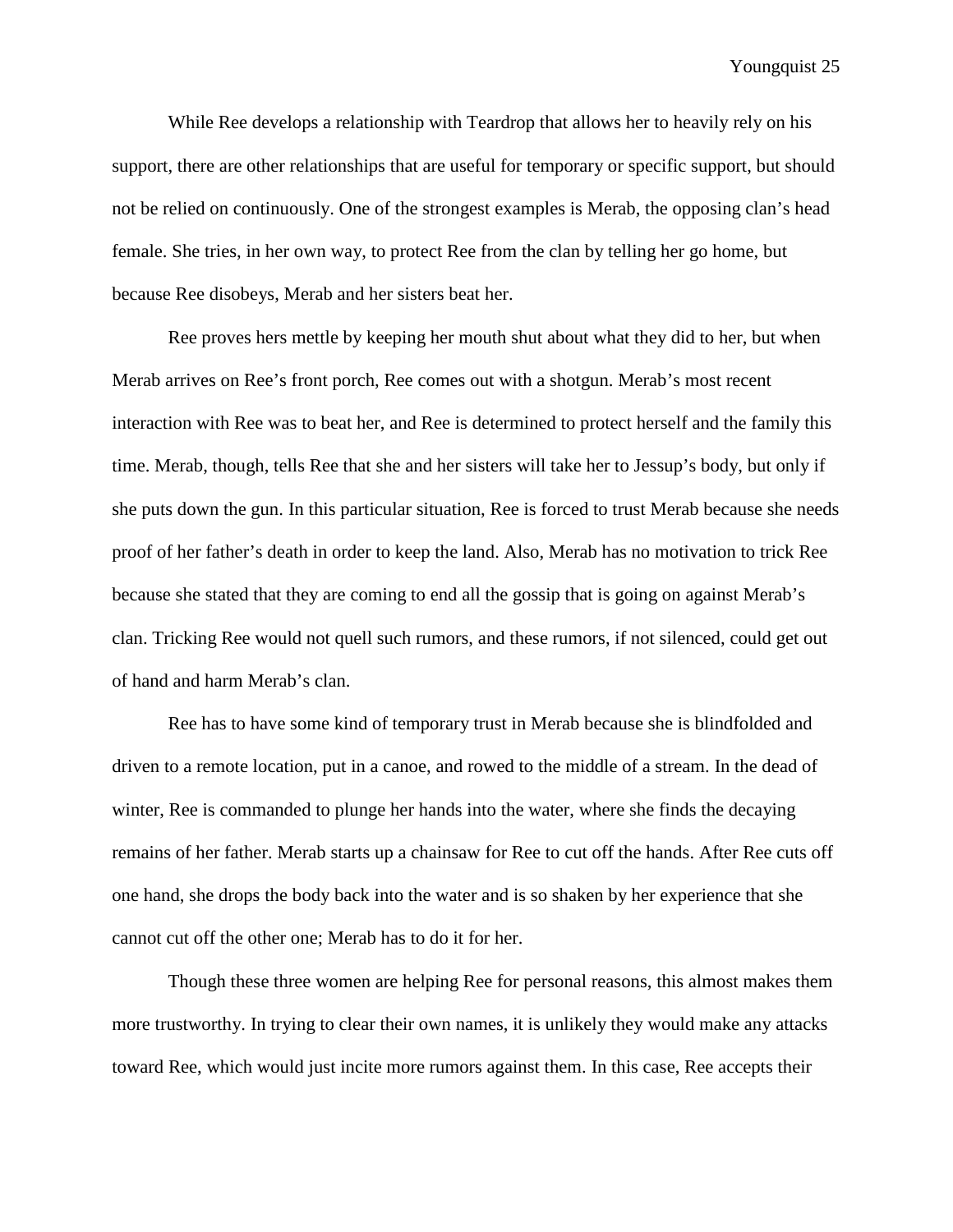support, but does not appear to want to voluntarily interact with them again. When she brings the hands to the sheriff and he asks where they came from, she tells him that someone threw them on the porch. Merab and her sisters' support was dependent on Ree's silence before and after, and they made sure to cover their tracks as best they could by blindfolding her and commanding her not to tell anyone where she got the remains.

#### Downfalls of Misplaced Trust

Ree chooses to trust the external sources that support and help her. Young caregivers are often extremely wary of outside help because if they do not choose, or have the opportunity to choose, people who understand their situations and actually help them, they may be faced with people who believe they are helping but are really doing them a disservice. Because social workers and other authorities are so concerned with the stress of the young caregivers, they often forget that the purpose of the young caregiver's work is to keep the family together. In fact, "fear of professional mediation is prevalent among families and that is still the 'biggest factor affecting the identification of young [caregivers]' (DoH, 1996b: p.42)" (Becker 64). Other times, external sources are so focused on the parent with mental illness that they forget to evaluate the situation with regards to everyone involved, not just the patient. Worst still, sometimes those who seem like they could provide the most support are the ones who are the least helpful.

Ree experiences counter-support during her search for her father through her seemingly helpful neighbor, Blond Milton. Blond Milton drags her out of the house, without telling her where he is taking her or why she needs to come, forces her into his truck, and takes her for a drive to the shell of a burned-out house. Blond Milton explains that when this meth lab blew, Jessup died. Ree counters with, "He never blew no lab before . . . He's known for never fucking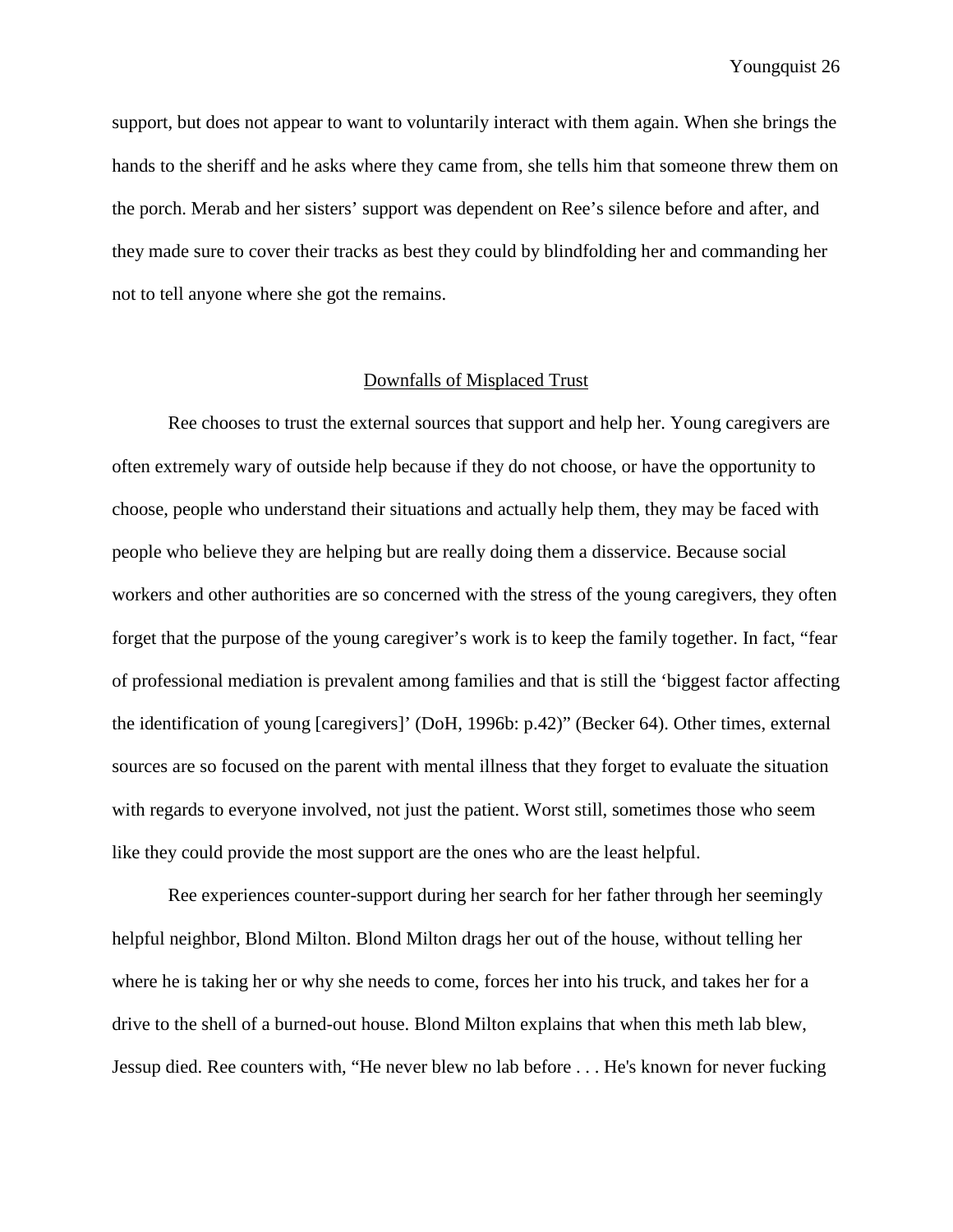up labs or cooking bad batches" (*Winter's Bone*). She jumps out to look for her father's remains, even as Blonde Milton tries to stop her, citing the amounts of toxins in the area.

Ree examines it closely, and the film focuses on the floor of the charred frame, foot tall weeds poking between the floorboards. She is silent until they return to her home, and then she lashes out, saying the place blew at least a year ago. Though Blond Milton seemed to be trying to help Ree, he was actually undermining her. Not only was he trying to trick her, he actually thought she was dense enough to see a meth lab that had blown awhile ago and believe it had just happened. His belief that he could fool her is more damaging than the act of showing her the lab. In order to function as an effective young caregiver, Ree needs to hold onto as much control as she can, and she cannot do that if the adults she has to interact with do not respect her as the head of the family.

The difficulty of finding true support is what often makes young caregivers isolate themselves: they do not know whom to trust and rely on for support until they have tested a person, and this could have disastrous results on the family if they choose wrongly. They would rather struggle alone than face the possibility of exposing their position to the wrong person and shattering the family.

## Conclusion

In order to completely understand the necessity of external sources, it is important to understand Ree's situation, to see the elements in Ree's life that make her a young caregiver. There are resources that Ree has that other young caregivers often do not, particularly with the support of her uncle, that allow her to adapt to her position better. Seeing the positive effects of this support indicates that carefully picked external sources are helpful.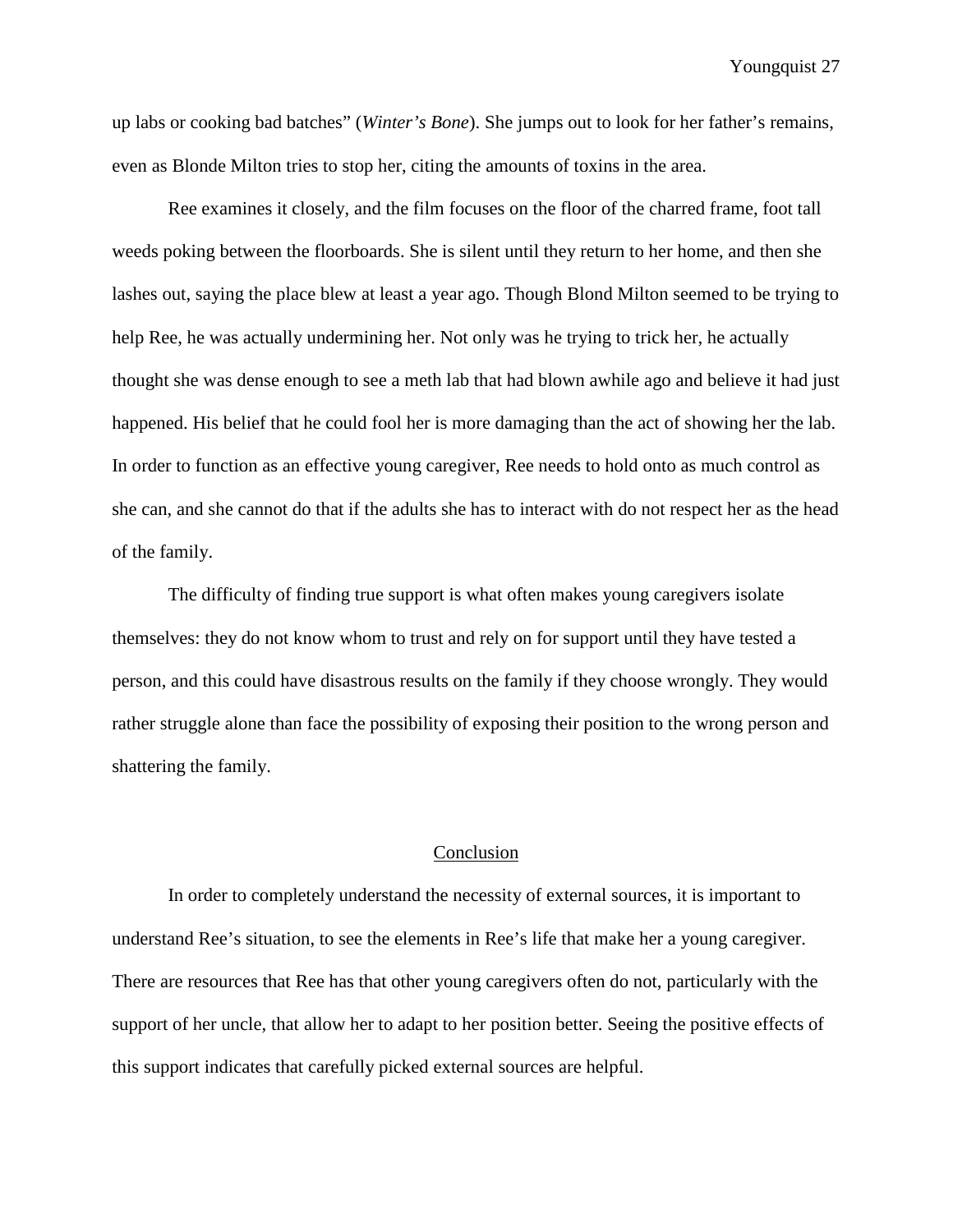Despite the usefulness of external help, young caregivers are extremely good at blending into the background and becoming difficult to find, so much so that "it is likely that the estimate of caregiving children in the United State is conservative" (Siskowski 66). They fear the breakup of their families, and this intense fear drives them inward. They isolate themselves from the rest of society until they are no longer able to see the benefits that could be gleaned if they were more involved in the world outside their home. This forces them to rely on their own efforts, and as adolescents, this is limited and puts a strain on the normal development they should be experiencing.

They may be physically, emotionally, or mentally unable to support their mentally ill parent, but because they have cut off external resources, they either have to rise to the occasion and develop these skills, or leave the parent to survive with whatever they can provide. Ree isolates herself from her surroundings at first because she is concerned with how she will be received, but then learns that she is incapable of consistently providing for her family. She is physically incapable of rescuing herself from Merab, and as she is the source of stability for her family, her death or disappearance would have drastically affected the family.

Ree does open to external sources when she appeals to Teardrop for help and though he does not positively respond to right away, it makes him aware of her need. By exposing her need, Ree is making it easier for her uncle to help her because she has explicitly stated where she needs help. It is because of Teardrop's intervention that Ree is able to continue functioning as the young caregiver of her family. He is the one who comes to get her and brings her back home because he has the kind of authority needed to get her out of the hands of Thump Milton's clan. She is only able to utilize his authority because she had previously made him aware of her need.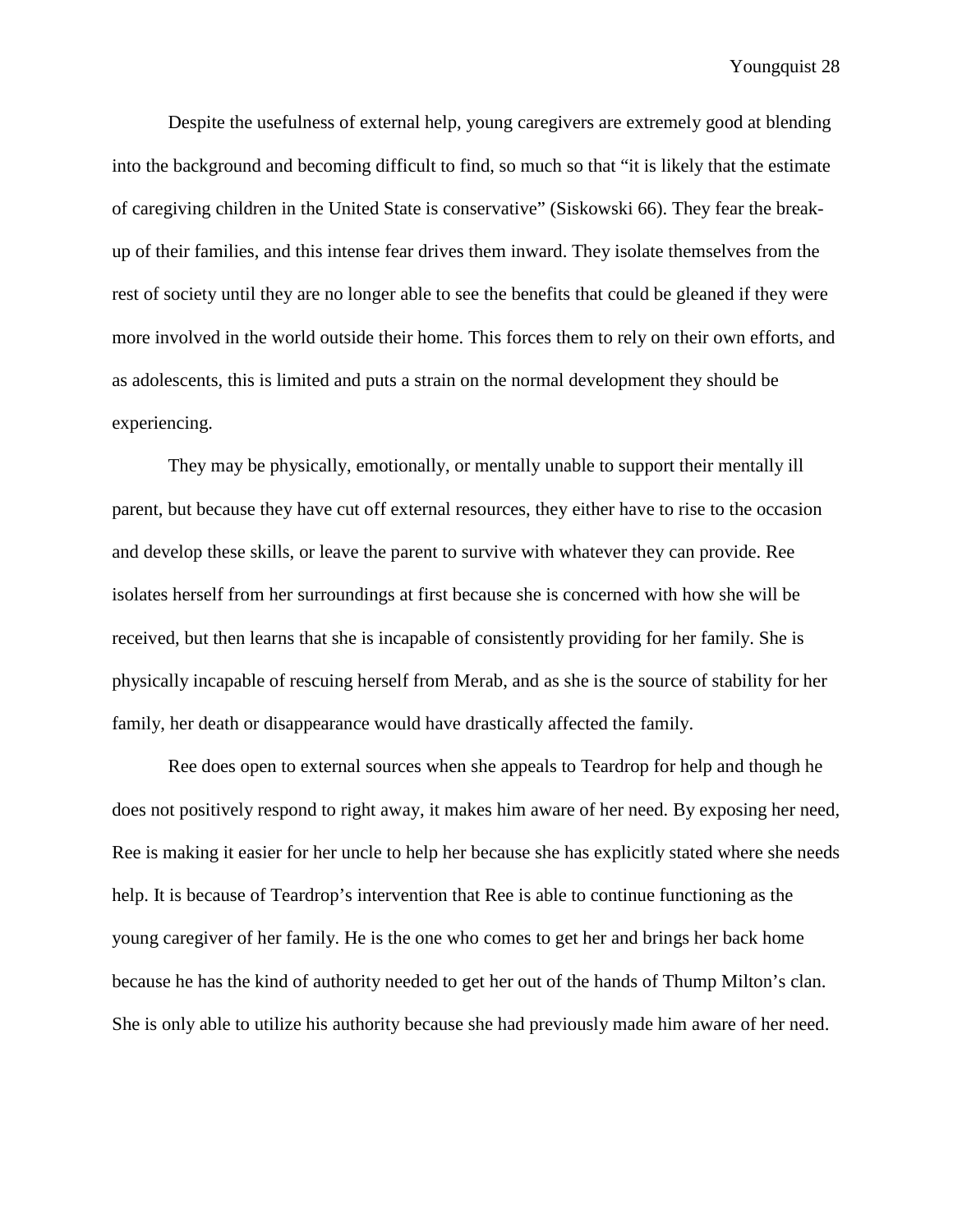While young caregivers would be able to utilize external sources if they exposed their needs to others, mostly because they are so good at hiding the needs themselves that others cannot see them, they need to be careful to ask the right people for help. There is some potential help who may hinder a young caregiver's position, so the young caregiver does need to choose their sources carefully. Opening to the wrong person could have detrimental affects on the family, and this is often why young caregivers prefer to press on alone and work so intensely to hide their parents' mental illness. They are afraid the wrong person will find out. The problem is, they may not be able to continue carrying the full weight of the family, and observant outsiders may begin to suspect an adolescent's role in the family and report them to authorities. If a young caregiver chooses their own help, they will hopefully be able to continue to serve their family by taking some of the pressure off themselves and cementing their position as an effective family leader in the eyes of other people.

There are certain mentalities that external sources should have to allow them to be helpful to young caregivers. The best strategy for external help is the relational perspective because it "focuses on how a parent's mental illness influences his or her relationship with their child. This view considers how a parent's illness affects the environment in which the family lives and the possible implications for children and the family as a whole (Byrne, 2003)" (Harstone 16). Unfortunately, because most mental illness or child protection services focus only on the client, the young caregiver feels that it would do more detriment to the family as a whole to bring in any of these particular sources.

Despite the stress of young caregiving, there are positive outcomes from the position, but these are largely determined by whether or not the young caregiver has external support. "One of the most significant determinants of a positive outcome appears to be whether the young person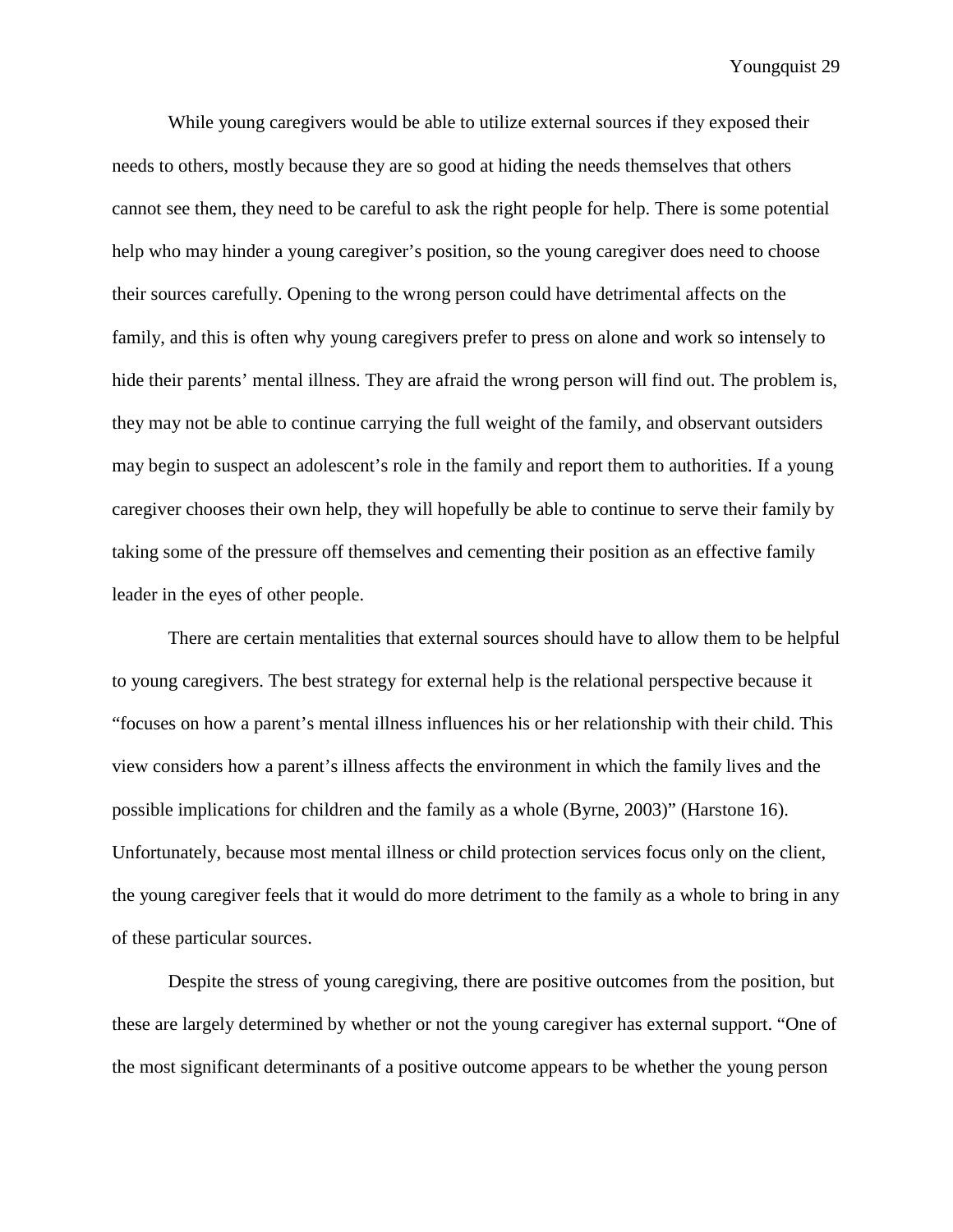has someone to turn to for support and guidance (Tatum & Tucker, 1998). The more young [caregivers] can activate their own internal strengths and coping skills, the more they are to be able to experience positive outcomes from their experience. Their ability to do so is increased when they have someone in their lives who acknowledges their circumstances and attempts to support them in their struggles" (Charles 28). Gail is Ree's peer support, providing emotional comfort. Teardrop also provides support for Ree, and the importance of their relationship is compounded because neither of her parents can support her. Her mother is mentally ill and her father is gone. Teardrop is the only semi-consistent adult support available to her, and he understands the balance of support and independence that Ree needs.

After the family gets the bond money and Teardrop leaves to find Jessup's killer, Ree is sitting with her siblings on the porch when Sonny asks if she is going to join the army now that the family has enough money to keep the land. Ree replies, "I'd be lost without the weight of you two on my back" (*Winter's Bone*). The film ends with a shot of Ree, Sonny, and Ashlee Dawn sitting together on the porch steps. Ree's explanation and the final shot indicate she has accepted her position as a young caregiver and parental figure for her siblings, and that she understands this role cannot include a position in the army. When given the proper support from external sources, Ree is able to effectively function as a young caregiver and enjoy the benefits the closeness can afford her with her siblings. These benefits would develop sooner if a young caregiver was able to find supportive external help and enlist it, rather than wait for help to find them. If they wait for help to find them, this help could be supportive or counter-supportive, thereby leaving the fate of the family in another person's hands. External support would help young caregivers keep the family together and also allow them to protect themselves against the emotional and physical problems that could arise if they try to lead the family alone.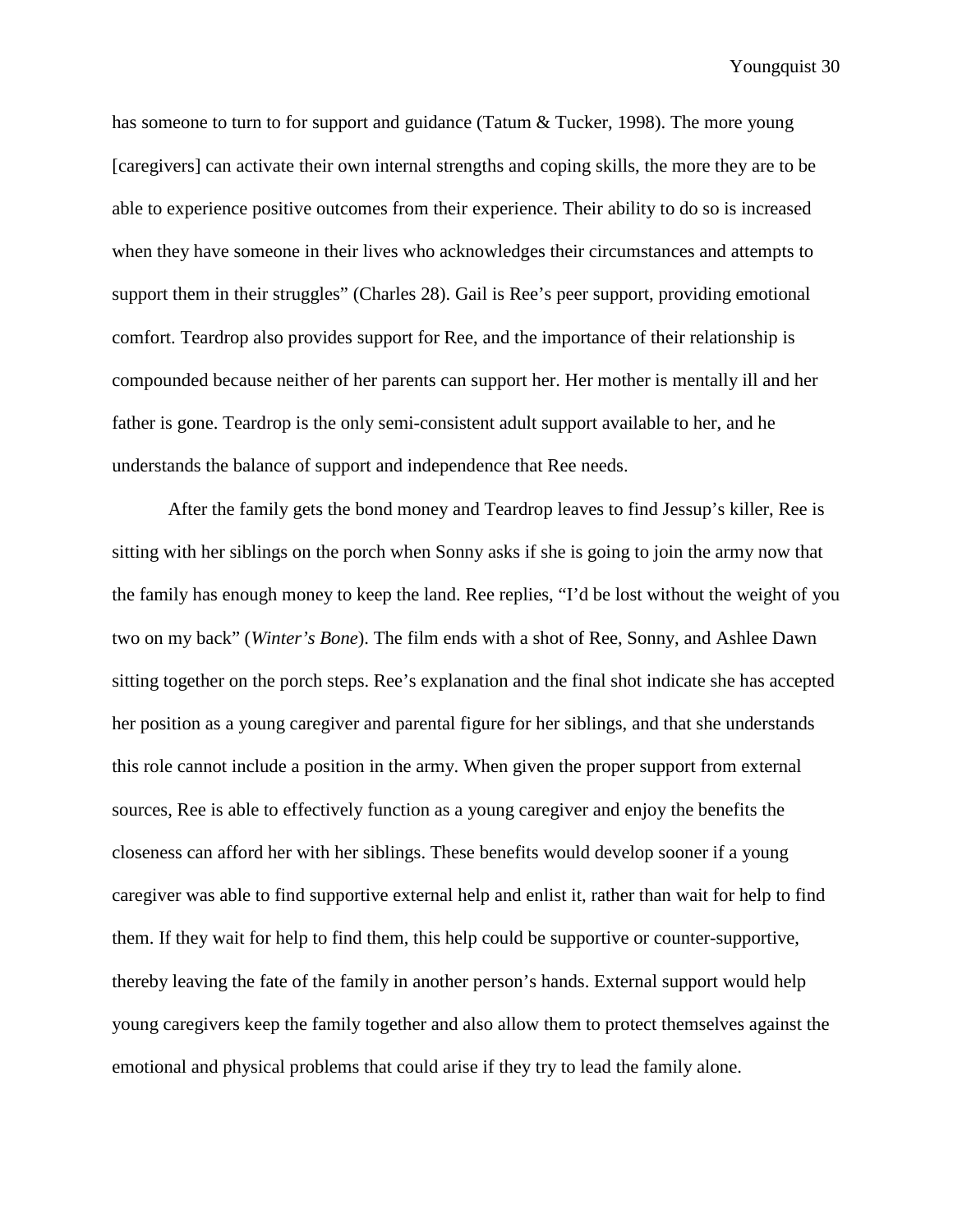#### Works Cited:

- Alderidge, Jo. *The Experiences of Children Living with and Caring for Parents with Mental Illness*. Child Abuse Review 15 (2006). 79–88. Web. 12 Apr. 2013.
- Becker, Saul, Jo Aldridge, and Chris Dearden. *Young Carers and their Families*. Malden: Blackwell Science, Inc., 1998. Print.
- Bolas, Helen, Anna van Wersch, and Darren Flynn. "The Well-Being Of Young People Who Care For A Dependent Relative: An Interpretative Phenomenological Analysis." *Psychology & Health* 22.7 (2007): 829-850. *Academic Search Complete*. Web. 25 Nov. 2012.
- Chalmers, Heather, and Lauren Lucyk. "The Impact Of Caregiving: Is It Who I Am Or What I Do?." Relational Child & Youth Care Practice 25.2 (2012): 37-46. *Academic Search Complete*. Web. 29 Nov. 2012.
- Charles, Grant. "Bringing Young Carers Out Of The Shadows." *Reclaiming Children & Youth*  20.3 (2011): 26-30. *Academic Search Complete*. Web. 5 Dec. 2012.
- Fink, Max. "Catatonia: A Syndrome Appears, Disappears, And Is Rediscovered." *Canadian Journal Of Psychiatry* 54.7 (2009): 437-445. *Academic Search Complete*. Web. 6 Nov. 2012.
- Grant, Gordon, Julie Repper, and Mike Nolan. "Young People Supporting Parents With Mental Health Problems: Experiences Of Assessment And Support." *Health & Social Care In The Community* 16.3 (2008): 271-281. *Academic Search Complete*. Web. 3 Dec. 2012.
- Gray, Ben, and Catherine Robinson. "Hidden Children: Perspectives Of Professionals On Young Carers Of People With Mental Health Problems." *Child Care In Practice* 15.2 (2009): 95-108. *Academic Search Complete*. Web. 4 Dec. 2012.